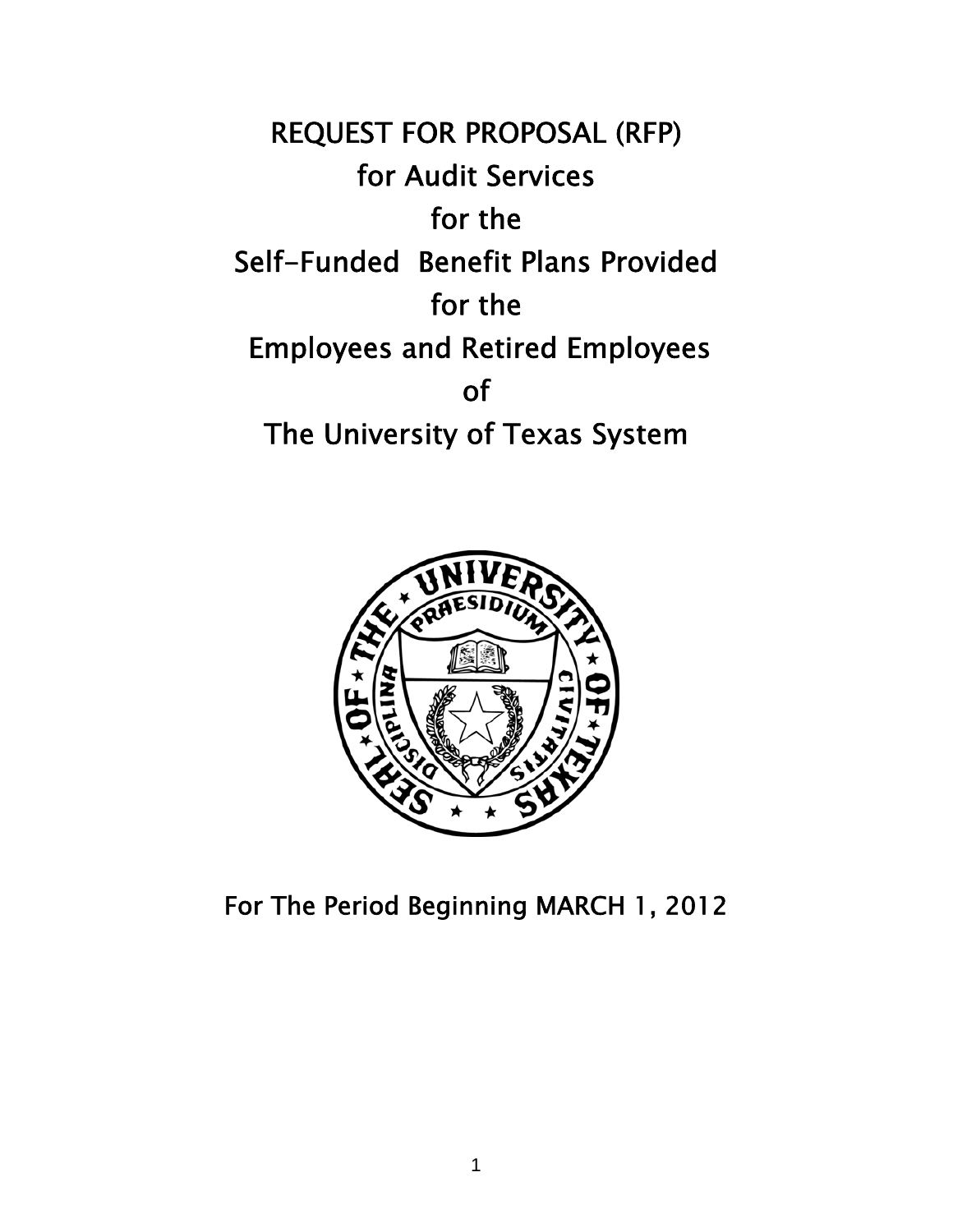

#### **The University of Texas System**

Nine Universities. Six Health Institutions. Unlimited Possibilities.

**Office of Employee Benefits**  702 Colorado St, Suite 6.300, Austin, Texas 78701 Phone: 512-499-4616 Fax: 512-499-4620

November 30, 2011

The University of Texas at Arlington

The University of Texas at Austin

The University of Texas at **Brownsville** 

The University of Texas at Dallas The University of Texas at El

The University of Texas – Pan American

Paso

The University of Texas of the Permian Basin The University of Texas at

San Antonio The University of Texas at

Tyler

The University of Texas Southwestern Medical Center at Dallas

The University of Texas Medical Branch at Galveston

> The University of Texas Health Science Center at Houston

The University of Texas Health Science Center at San Antonio

> The University of Texas M. D. Anderson Cancer

> **Center** The University of Texas

Health Center at Tyler

Sincerely,

Laura Chambers Kathi Shipley Director Program Accounting and Finance Manager

www.utsystem.edu

The University of Texas System (the System) has prepared a Request for Proposal (RFP) to audits of the benefit plans provided to the participants of the UT Select Plan and the UT Dental Select Plan. The audits will cover the Plan Years 2011, 2012, 2013, and may also include additional plan years as determined by the System. The contract will be for an initial three year period and may be renewed for one three (3) year renewal of the contract at the sole option of the System The services requested and described in the RFP include auditing claims administration, contract compliance, and administrative costs of the administrators specified in the RFP.

The System will base its evaluation and selection of an award on the basis of demonstrated competence and qualifications to perform the services requested for a fair and reasonable price. The responding firms will be evaluated on factors including, but not limited to, the following: 1) compliance with the RFP; 2) commitment to meeting the deadlines as outlined in the Timetable; and 3) willingness to accept and sign a contract with the System.

You are encouraged to review the document thoroughly and seek from the System any clarification and/or additional information you find necessary to complete your response. A conference for interested vendors will be held at 10:00 CST on Wednesday, January 4, 2012 at the System. Information and addendums will be posted on a System website located at http://utdirect.utexas.edu/rfp.

One original and three (3) identical copies of the completed response plus one (1) electronic copy are due to the System by Tuesday, January 17, 2012 at 3:00 p.m. Central Standard Time.

We appreciate your interest and look forward to receiving your response.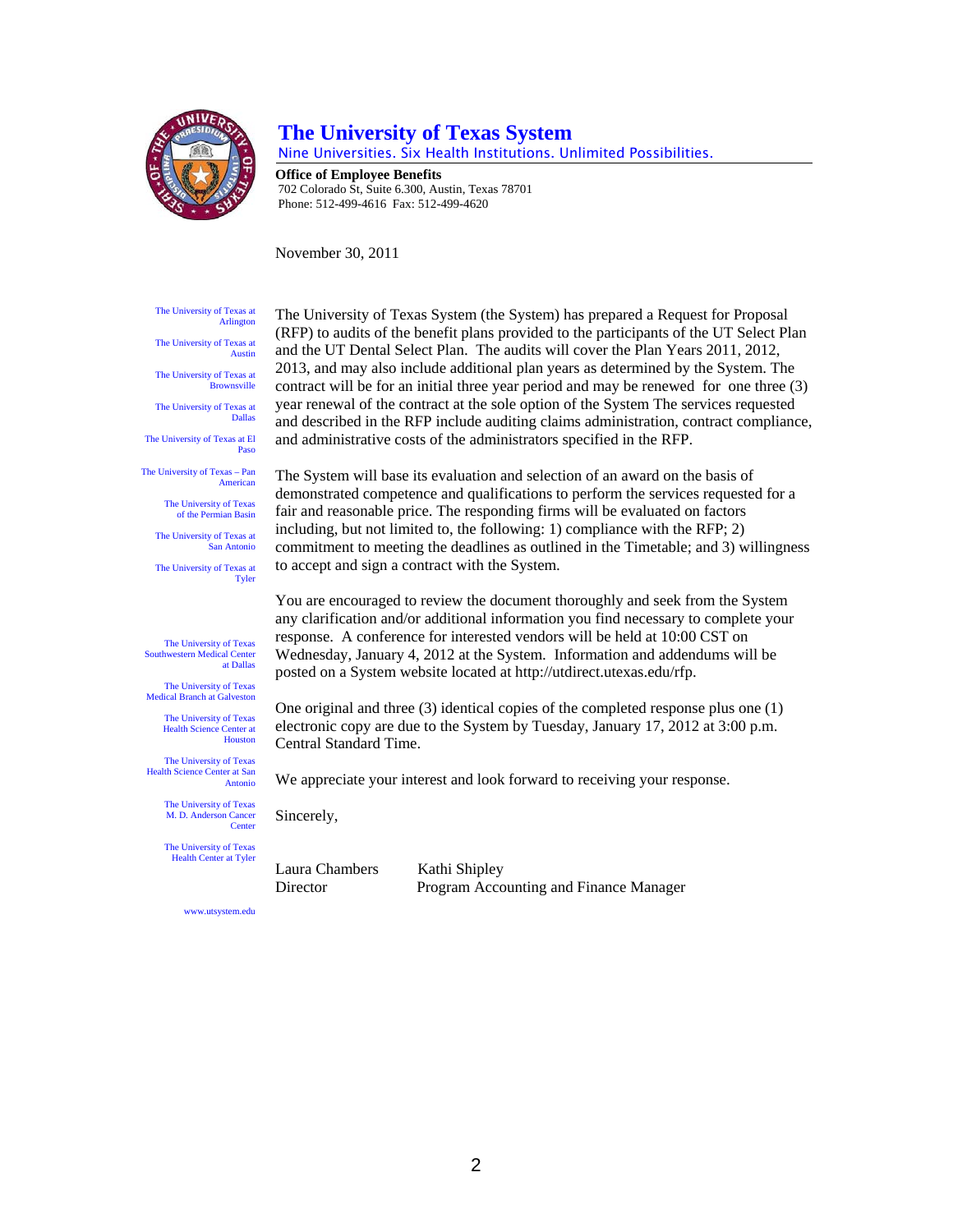## TABLE OF CONTENTS

| 1.0 |       |                                                                 |  |
|-----|-------|-----------------------------------------------------------------|--|
|     | 1.1   |                                                                 |  |
|     | 1.2   |                                                                 |  |
|     | 1.3   |                                                                 |  |
|     | 1.4   |                                                                 |  |
|     | 1.4.1 |                                                                 |  |
|     | 1.4.2 | SERVICES REQUIRED FOR AN AUDIT OF THE UT SELECT SELF-FUNDED PPO |  |
|     |       |                                                                 |  |
|     | 1.4.3 | SERVICES REQUIRED FOR AN AUDIT OF THE UT SELECT SELF-FUNDED     |  |
|     |       |                                                                 |  |
|     | 1.4.4 | SERVICES REQUIRED FOR AN AUDIT OF THE UT DENTAL SELECT SELF-    |  |
|     |       |                                                                 |  |
|     | 1.5   |                                                                 |  |
|     | 1.5.1 |                                                                 |  |
|     | 1.5.2 |                                                                 |  |
|     | 1.5.3 |                                                                 |  |
|     |       |                                                                 |  |
| 2.0 |       |                                                                 |  |
|     | 2.1   |                                                                 |  |
|     | 2.2   |                                                                 |  |
|     | 2.3   |                                                                 |  |
|     | 2.4   |                                                                 |  |
|     | 2.5   |                                                                 |  |
|     | 2.6   |                                                                 |  |
|     | 2.7   | USE OF SYSTEM INFORMATION FOR SOLICITATION PROHIBITED 22        |  |
|     | 2.8   |                                                                 |  |
|     | 2.9   |                                                                 |  |
|     | 2.10  |                                                                 |  |
|     | 2.11  |                                                                 |  |
|     | 2.12  |                                                                 |  |
|     | 2.13  |                                                                 |  |
|     | 2.14  |                                                                 |  |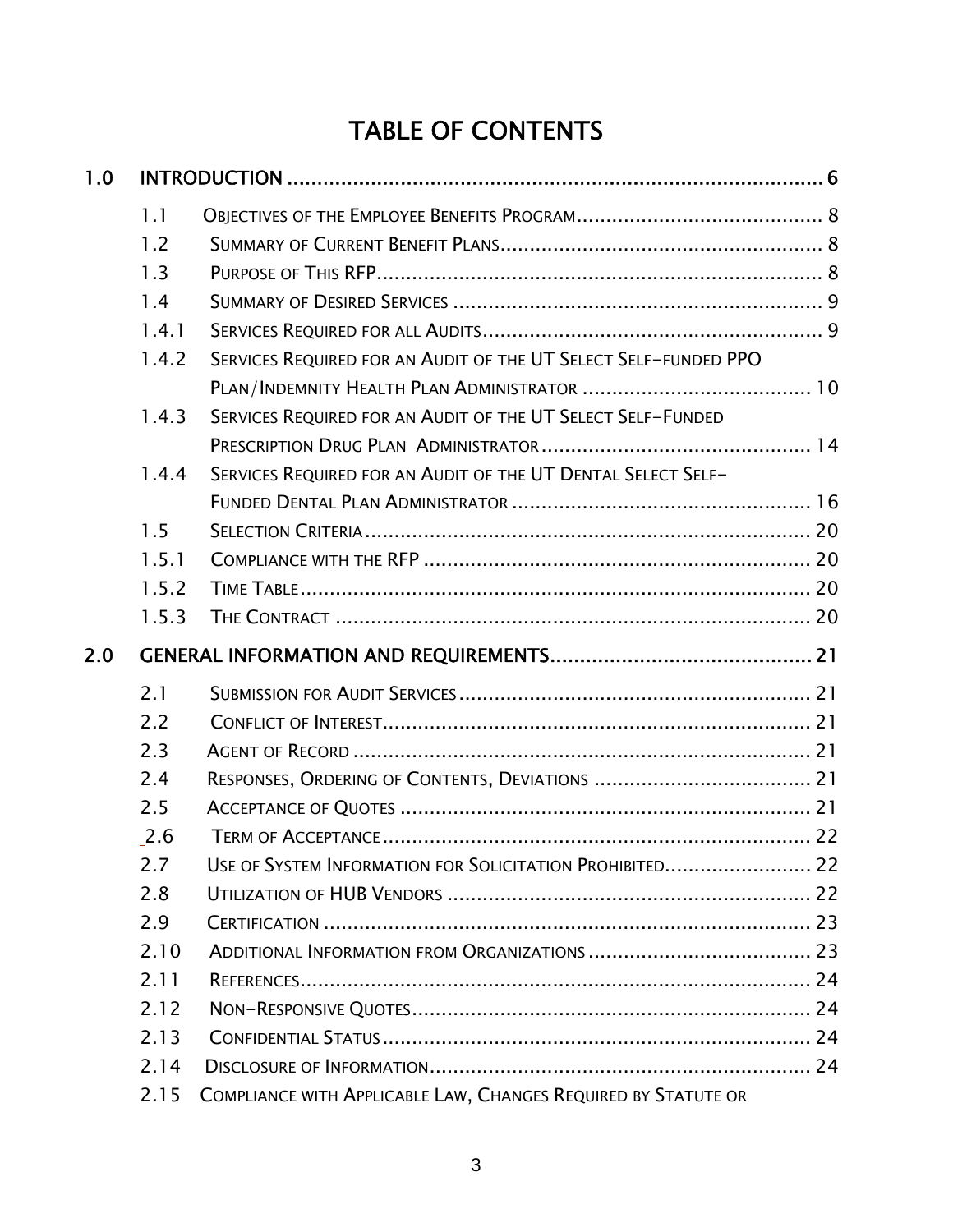|     | 2.16 |                                                        |  |  |
|-----|------|--------------------------------------------------------|--|--|
|     | 2.17 |                                                        |  |  |
|     | 2.18 |                                                        |  |  |
|     | 2.19 | ADDENDA TO RFP, INQUIRIES REGARDING SPECIFICATIONS  27 |  |  |
|     | 2.20 |                                                        |  |  |
|     | 2.21 |                                                        |  |  |
| 3.0 |      |                                                        |  |  |
|     | 3.1  |                                                        |  |  |
|     | 3.2  |                                                        |  |  |
|     | 3.3  |                                                        |  |  |
|     | 3.4  |                                                        |  |  |
| 4.0 |      |                                                        |  |  |
|     | 4.1  |                                                        |  |  |
| 5.0 |      |                                                        |  |  |
| 6.0 |      |                                                        |  |  |
| 7.0 |      |                                                        |  |  |
| 8.0 |      |                                                        |  |  |
|     |      |                                                        |  |  |

APPENDIX A: SAMPLE CONTRACT FOR RFP PURPOSES

APPENDIX B: REQUEST FOR PROPOSAL/ADMINISTRATIVE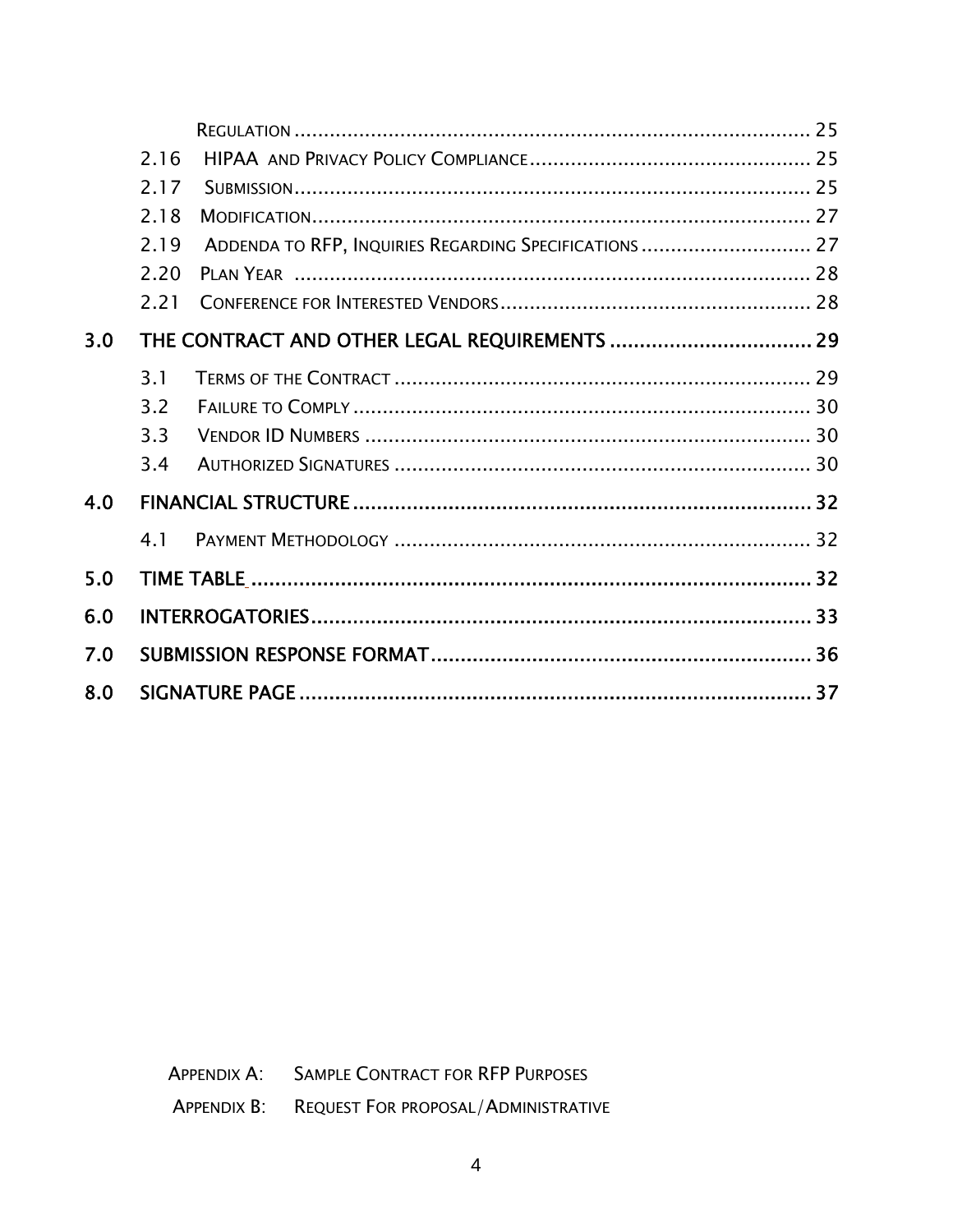SERVICES FOR A SELF-FUNDED PPO/INDEMNITY PLAN TO BE EFFECTIVE SEPTEMBER 1, 2007

- APPENDIX C: REQUEST FOR PROPOSAL FOR PHARMACY BENEFIT MANAGEMENT SERVICES FOR THE PRESCRIPTION DRUG PLAN PROVIDED UNDER THE SYSTEM'S SELF-FUNDED PPO/INDEMNITY PLAN TO BE EFFECTIVE SEPTEMBER 1, 2006
- APPENDIX D: REQUEST FOR PROPOSAL FOR A SELF-FUNDED GROUP DENTAL PLAN TO BE EFFECTIVE SEPTEMBER 1, 2006
- APPENDIX E: UT SYSTEM'S POLICY ON UTILIZATION HISTORICALLY UNDERUTILIZED **BUSINESSES**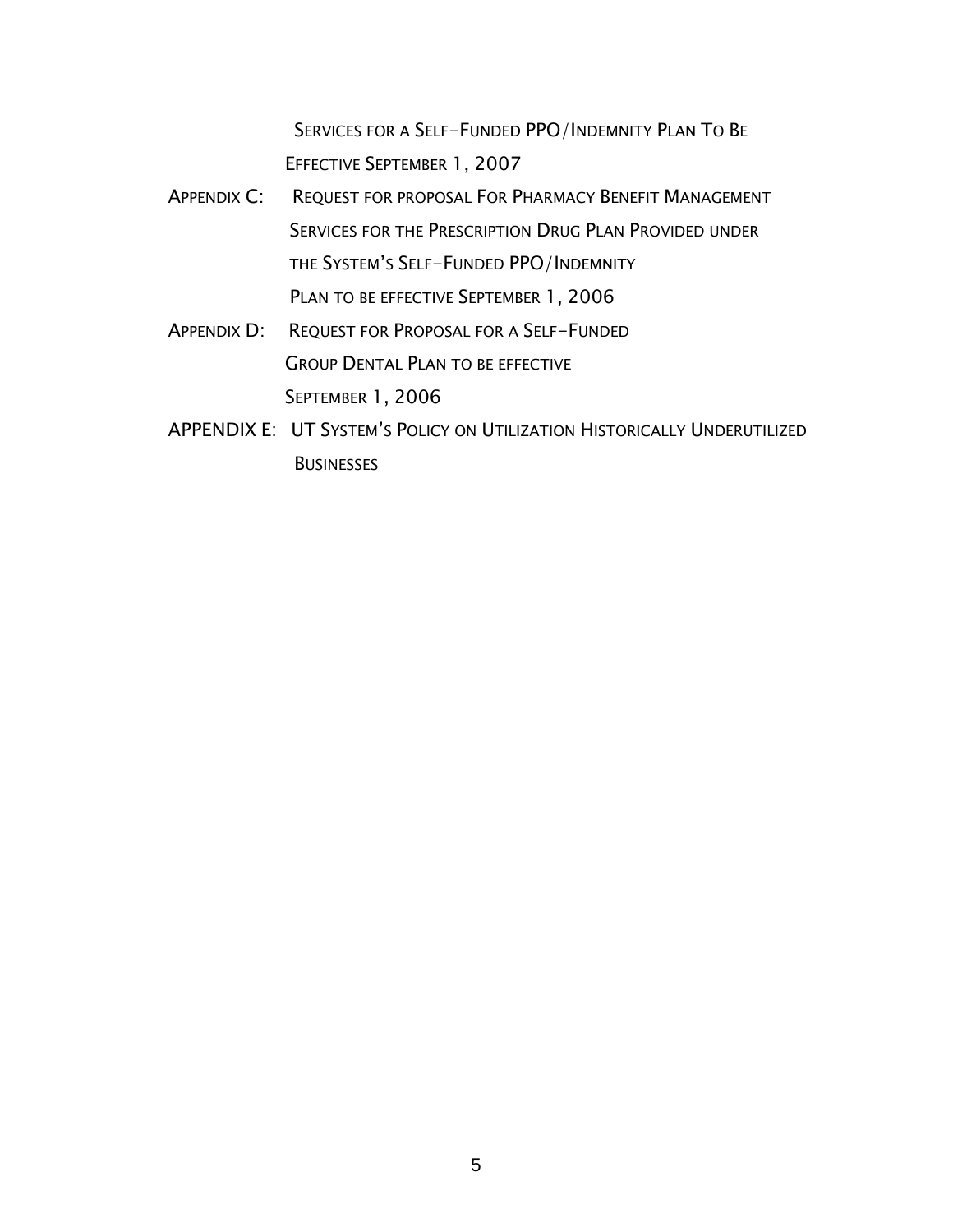# 1.0 INTRODUCTION

The Texas Constitution of 1876 provided that, "the Legislature shall, as soon as practical, establish, organize and provide for maintenance, support and direction of a university of the first class, to be located by vote of the people of this State, and styled 'The University of Texas'. In 1881, the 17th Texas Legislature passed an act to establish The University of Texas. Later that year, voters determined that the Main System was to be located in Austin and the Medical School was to be located in Galveston.

Today, The University of Texas System (the System) includes nine (9) academic institutions in Arlington, Austin, Brownsville, Dallas, Edinburg (Pan American), El Paso, Odessa (Permian Basin), San Antonio and Tyler plus six (6) health institutions in Dallas, Galveston, Houston (2), San Antonio and Tyler. In addition, the main System Administration office is located in Austin; however, many of the operations of System Administration are decentralized and therefore are located in numerous areas of Texas. Also, there is an office in Washington, D.C. Most institutions have their own payroll systems. The System has approximately 103,200 benefits-eligible employees and enrolled retired employees.

The table on the next page shows the name, location, and the approximate number of benefits-eligible employees and retired employees associated with each institution in the System.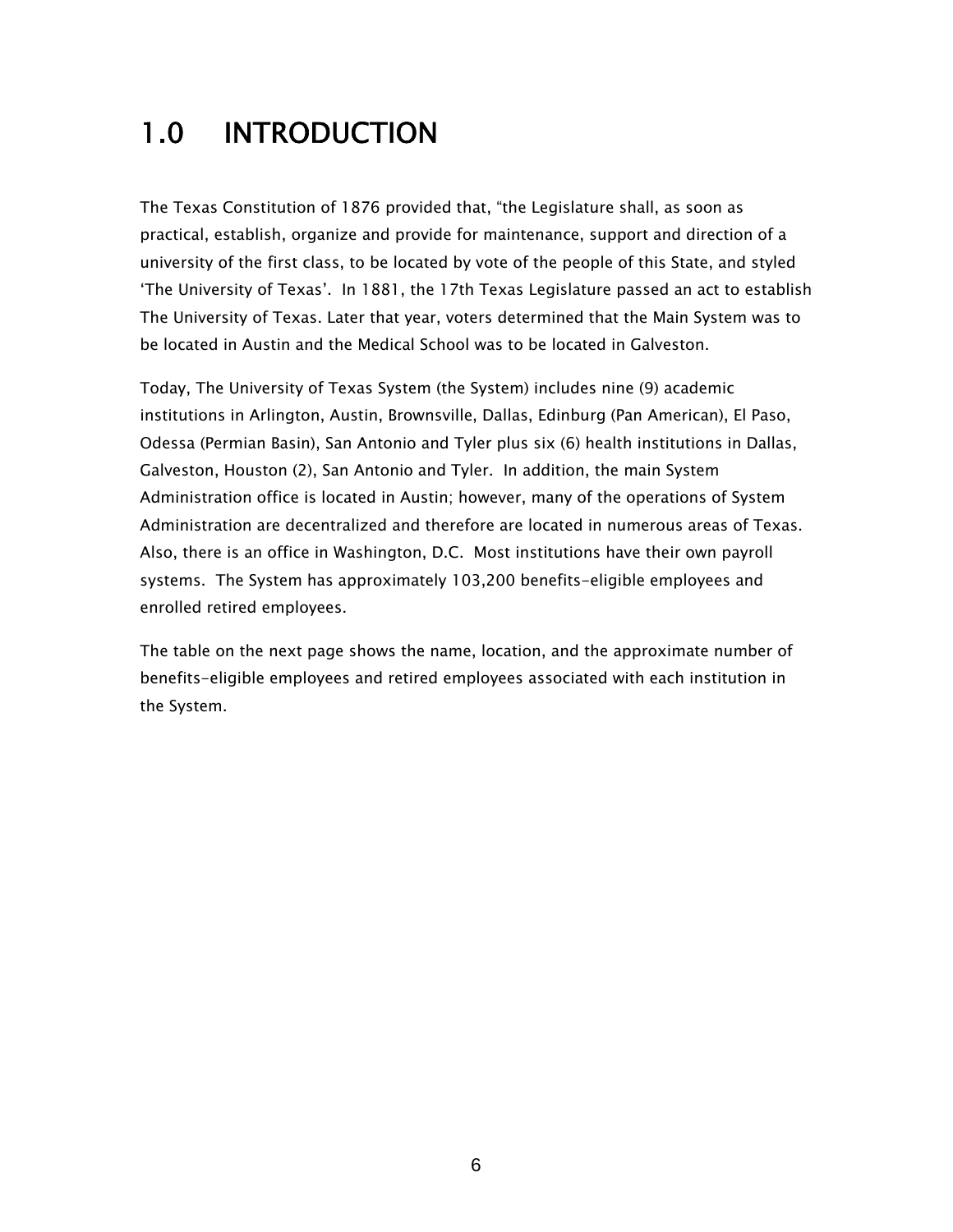| Location      | The University of Texas System<br><b>Institutions</b>                      | Approximate<br>Number of<br>Benefits-<br>Eligible | Approximate<br>Number of<br>Benefits-<br><b>Eligible Retired</b> |
|---------------|----------------------------------------------------------------------------|---------------------------------------------------|------------------------------------------------------------------|
|               | The University of Texas at<br>Austin                                       | <b>Employees</b><br>16,889                        | <b>Employees</b><br>4,450                                        |
| Austin        | The University of Texas System<br>Administration                           | 533                                               | 261                                                              |
| Brownsville   | The University of Texas at<br>Brownsville                                  | 1,150                                             | 230                                                              |
|               | The University of Texas at<br>Arlington                                    | 3,143                                             | 1,002                                                            |
|               | The University of Texas at Dallas                                          | 2,415                                             | 490                                                              |
| <b>Dallas</b> | The University of Texas<br>Southwestern Medical Center at<br><b>Dallas</b> | 11,185                                            | 1,334                                                            |
| Edinburg      | The University of Texas Pan<br>American                                    | 1,777                                             | 438                                                              |
| El Paso       | The University of Texas at El<br>Paso                                      | 2,254                                             | 713                                                              |
| Galveston     | The University of Texas Medical<br><b>Branch at Galveston</b>              | 10,429                                            | 3,908                                                            |
|               | The University of Texas Health<br>Science Center at Houston                | 5,216                                             | 1,352                                                            |
| Houston       | The University of Texas M.D.<br><b>Anderson Cancer Center</b>              | 17,849                                            | 2,660                                                            |
| Odessa        | The University of Texas of the<br>Permian Basin                            | 313                                               | 97                                                               |
| San           | The University of Texas at San<br>Antonio                                  | 3,470                                             | 644                                                              |
| Antonio       | The University of Texas Health<br>Science Center at San Antonio            | 5,459                                             | 1,402                                                            |
|               | The University of Texas at Tyler                                           | 633                                               | 201                                                              |
| Tyler         | The University of Texas Health<br>Center at Tyler                          | 790                                               | 591                                                              |
|               | <b>TOTAL</b>                                                               | 83,505                                            | 19,773                                                           |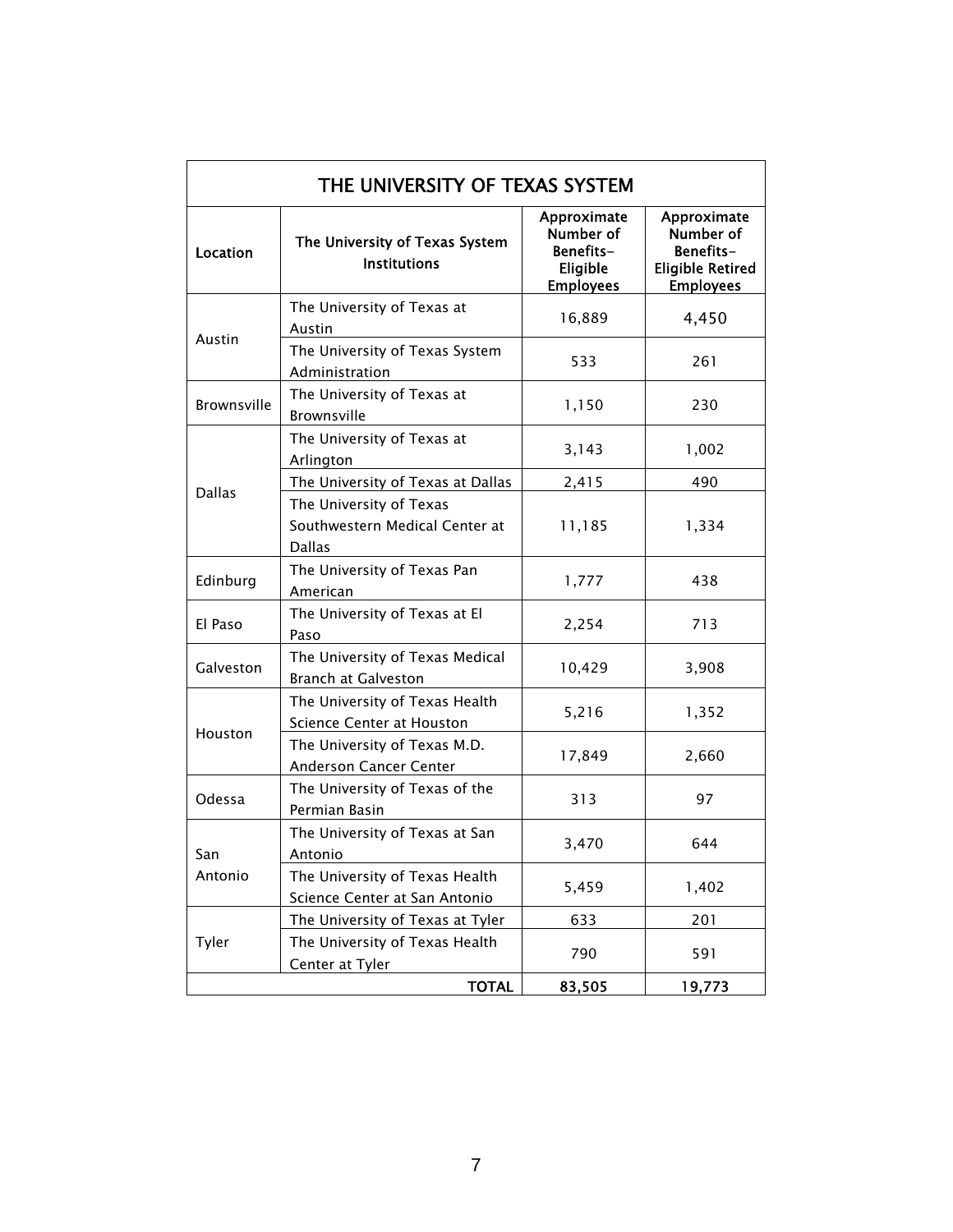## 1.1 OBJECTIVES OF THE EMPLOYEE BENEFITS PROGRAM

The primary objective of the Employee Benefits Program is to maximize the benefits and services that the System's eligible employees, retired employees, and their covered dependents receive for each dollar spent on insurance benefits.

## 1.2 SUMMARY OF CURRENT BENEFIT PLANS

The System has over 103,200 employees and retired employees plus approximately 102,000 dependents participating in the Employee Group Insurance Program. In addition, there are approximately 1,000 COBRA participants participating in the health plans, plus over 600 COBRA participants in the dental plans. The System offers a selffunded PPO plan/Indemnity health plan (UT SELECT) in all areas. Approximately 101,000 employees and retired employees and 76,000 dependents are covered under UT SELECT. UT SELECT medical benefits are currently administered by Blue Cross Blue Shield of Texas (BCBSTX). Outpatient prescription drugs under UT SELECT are provided under a Prescription Drug Program (PDP) currently administered by Medco Health Solutions, Inc. (MEDCO).

The System currently offers a self-funded dental PPO plan (UT DENTAL SELECT) and a fully insured dental health maintenance organization (DHMO) plan. Approximately 71,770 employees and retired employees plus 65,275 dependents are currently enrolled in the UT DENTAL SELECT plan. Approximately 12,350 employees and retired employees plus 9,965 dependents are enrolled in the DHMO plan.

## 1.3 PURPOSE OF THIS RFP

The System desires to contract for audit services for the self-funded benefit plans provided to the participants of the UT SELECT Plan and the UT DENTAL SELECT Plan. The term of the engagement will be for an initial three year contract with the possibility of one three year renewal period. The audit for the initial contract period will cover the Plan Years 2011, 2012, 2013. The services requested include auditing claims administration, contract compliance, and compliance with third party administrative reporting requirements.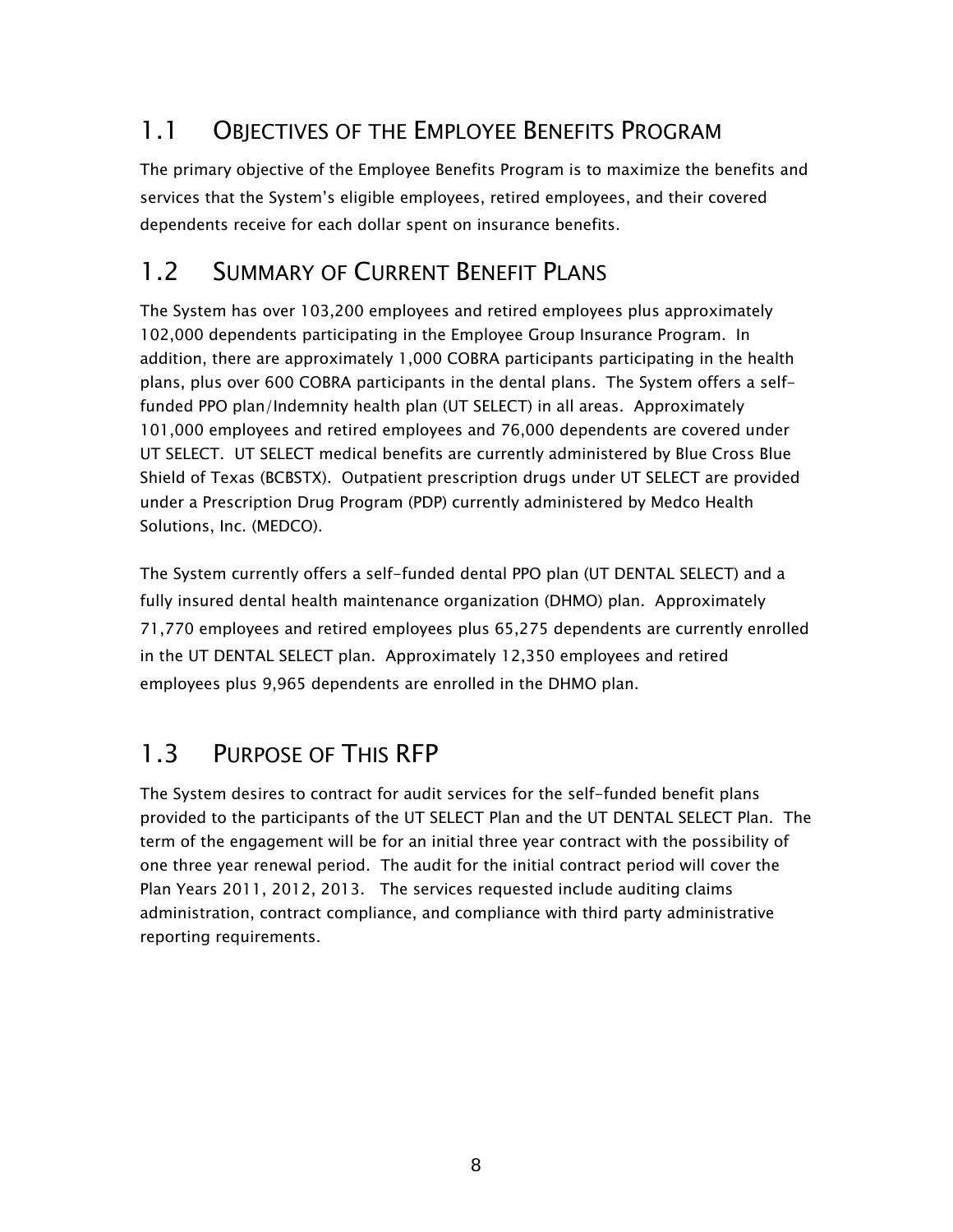### 1.4 SUMMARY OF DESIRED SERVICES

This section describes the scope of the audit services that the System desires to be conducted for each plan. Third party administrators for these plans may change during the term of the contract. The selected vendor is expected to cover the costs of all audit services described in the fee proposal.

#### 1.4.1 SERVICE REQUIRED FOR ALL AUDITS

The audit results of the UT SELECT Self-Funded PPO Plan/Indemnity Health Plan, the UT SELECT Plan Prescription Drug Plan and the UT DENTAL SELECT Plan shall be issued separately. The audit results of all three plans may be combined into one (1) 3-ring binder for convenience of issuance. Tabs separating the UT SELECT Plan from the UT DENTAL SELECT Plan are requested. Each finding, suggestion, and/or recommendation must be easy to reference in the audit results.

Five identical copies of the 3-ring binder with an accompanying Management Letter(s), if applicable, and one (1) diskette containing the electronic version of the reports are to be delivered to the OEB at the conclusion of the selected vendor's audit services for each plan year.

Recommendations or comments related to internal control, potential program issues, or managerial issues shall be addressed to the OEB in a Management Letter.

The selected vendor shall make an informal presentation of the audit results and Management Letter(s) to the OEB Staff.

The selected vendor shall follow-up on prior audit recommendations with certain administrators as determined by the OEB in advance of field work.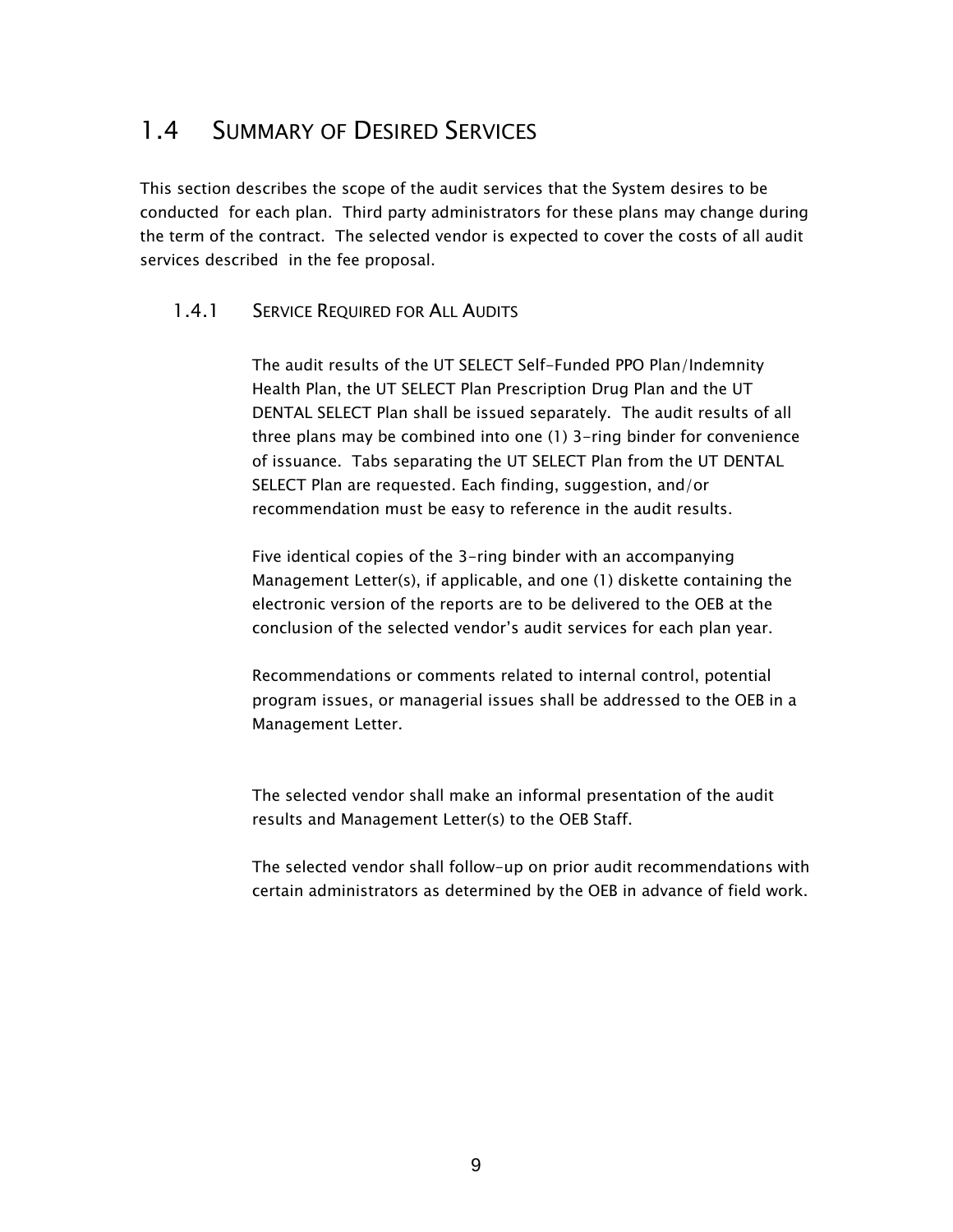#### 1.4.2 SERVICES REQUIRED FOR AN AUDIT OF THE UT SELECT SELF-FUNDED PPO PLAN/INDEMNITY HEALTH PLAN ADMINISTRATOR

The services to be performed shall consist of a review of the medical claims payments and processing procedures used by the System's UT SELECT Plan administrator (currently BCBSTX) on behalf of persons covered. The scope shall not encompass a review of the financial statements of the plan administrator, nor an audit of its accounting records. However, some review of official records shall be required to ensure that the data used to develop the annual plan accounting statements are supported by accounting procedures and records. The project shall consist of the following:

1.4.2.1 A review and verification of the accuracy and appropriateness of the annual plan accounting statements. The review and verification shall be sufficient to ensure that claims payments, administrative fee payments, the OEB reimbursements and all other information on the reports are accurately reported and charged or related to the appropriate plan years. Additionally, the review shall determine the appropriateness of refunds to the plan as a result of the administrator's audits of hospital charges negotiated by the administrator and or receipt of refunds associated with subrogation.

1.4.2.2 A review shall be performed of the allowable charge procedures utilized by the plan administrator in the claims payment process to ensure that the allowable amounts are properly developed and updated to reflect the costs of medical care in that plan year. The review shall also include procedures utilized by the plan administrator on claims that require manual pricing.

For this purpose, a claim will be considered to have been processed if paid or denied or if an information request has been sent to the claimant. The number of days involved in the processing will be tabulated by counting the number of days between the date received and the date on which the determination is made and adding one day in recognition of the fact that a check or correspondence is unlikely to be mailed until the day after the determination is made.

1.4.2.3 A review shall be performed to verify the financial accuracy of claim payments. The results for network claims should be reported separately from out-of-network claims. The processing errors must not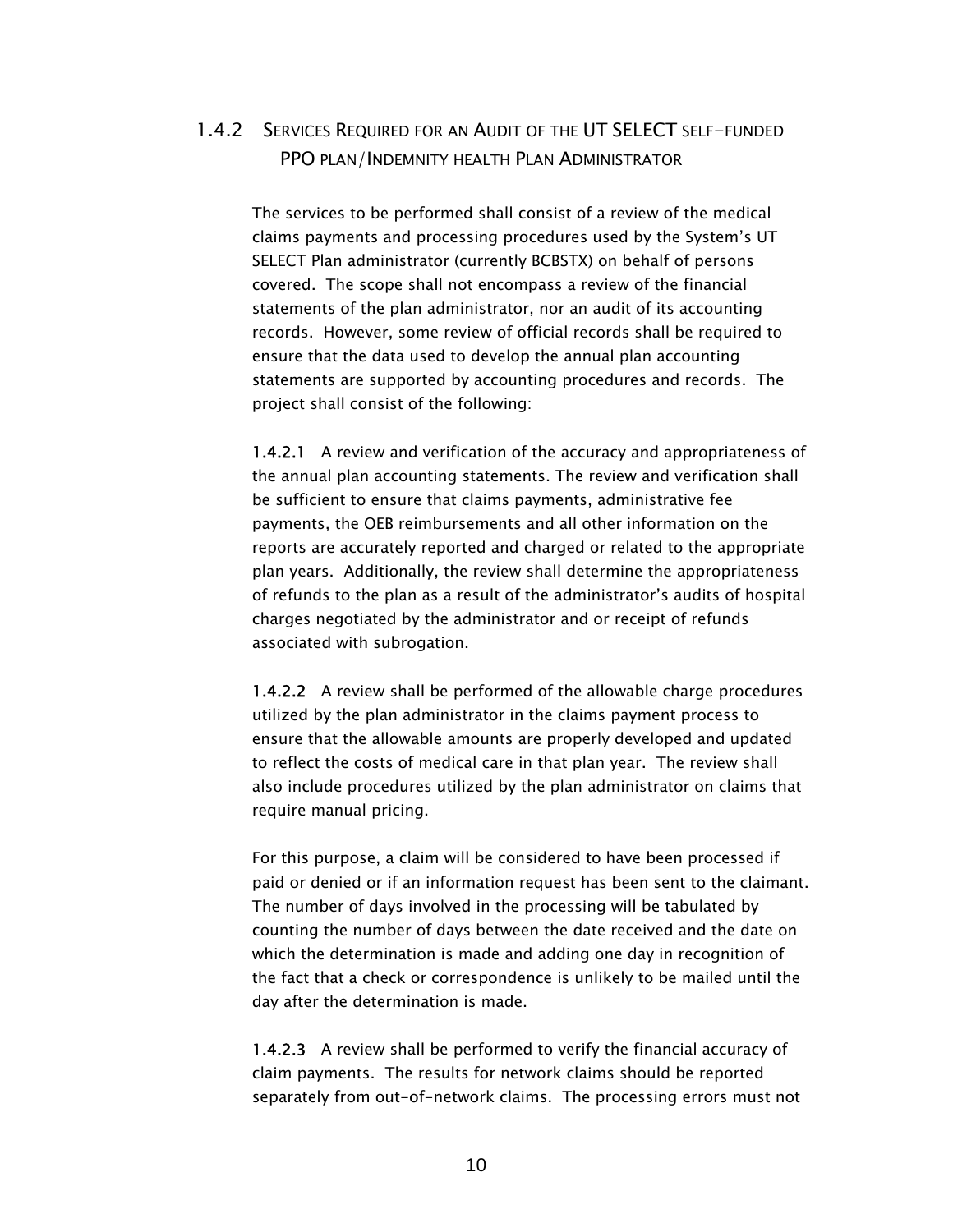exceed 1% of the claim amount processed during any plan year as outlined in the RFP for a Self-Funded PPO/Indemnity Plan. The first audit review of BCBSTX claims processed shall be for the time period of September 1, 2010, through August 31, 2011, as follows:

Two statistically valid, stratified, random samples of health claims. One sample is to be selected from network health claims, and a second sample is to be selected from non-network and out-ofarea health claims. Each sample shall include a significant number of health claims for a total of approximately 500 health claims. Claims shall be selected from all health claims processed during the selected time frame, which shall be de-identified and provided by the OEB to the selected Vendor via FTP and will be PGP-encrypted.

The claim samples enumerated above shall be selected using methodology outlined in the RFP for a Self-Funded PPO/Indemnity Plan and approved by the OEB. The RFP outlines samples designed to ensure a 95% confidence level with a 1.5% precision rate. Once the samples have been selected, the sample files shall be returned to the OEB so the OEB can populate the de-identified fields with needed Personal Health Information (PHI) and then returned to the selected vendor.

1.4.2.4 In addition to other procedures considered necessary by the selected Vendor to determine accuracy, the claims review process shall include the following:

> A computation of each claim selected for testing to determine its accuracy including analysis of any refunds due and/or payable.

A review of the nature of the claim to ascertain the allowable cost as defined in the contract, e.g., processed within the proper allowable amount charge guidelines, medical necessity guidelines, preexisting conditions exclusion, pre-certification requirements and other benefit limitations.

A comparison of each claim to supporting documentation submitted by the individual or the provider of services to ensure that the claim reflects the documentation and that it is properly authorized for payment.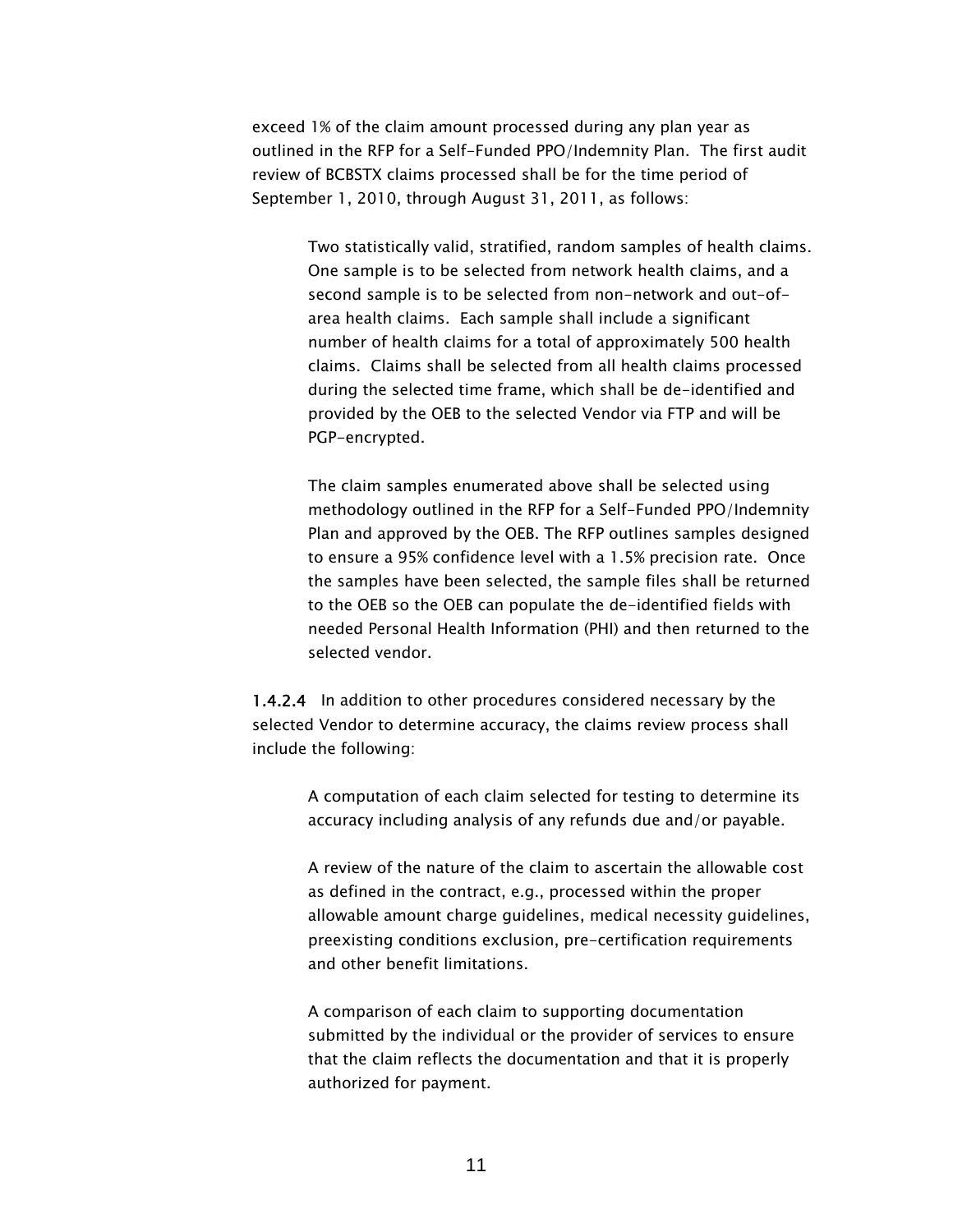A comparison of each claim to other claims for that individual with the same dates of service to ensure congruency of payment with all claims for the date of service.

A review of the imaged records, microfilm copies and source documents, if available, to see if there is any indication of fraud.

A review to ensure the payment is not a duplicate payment.

An analysis of payment and denial errors by type of error to indicate the error types occurring most frequently and the dollar amounts associated with each error type. Analysis shall distinguish overpayments and erroneous payments from underpayments and erroneous denials and shall address the reasons for the over and underpayments.

A comparison of the current year audit results to industry norms shall also be made, if the information is available.

A review to determine if the administrator is following all procedures necessary to obtain a level of Coordination of Benefits (COB) recoveries consistent with industry standards and the characteristics of the plan's participants.

A review of the member's specific coverage on the administrator's records compared to the coverage indicated on the OEB records.

Verification that the claimant is a System employee, retiree or other qualified participant and that the claimant was covered at the time the claim was incurred.

1.4.2.5 Verify that the processing time from the date an addition, termination, or change of coverage initiated at the institution level to the date it is recorded by the administrator is in accordance with the RFP for a Self-Funded PPO/Indemnity Plan. The time period for the first study shall be from September 1, 2010, through August 31, 2011.

1.4.2.6 Verify that an adequate system of internal audits and claims processing controls are used by the administrator to ensure the validity and contractually correct processing and payment of health claims.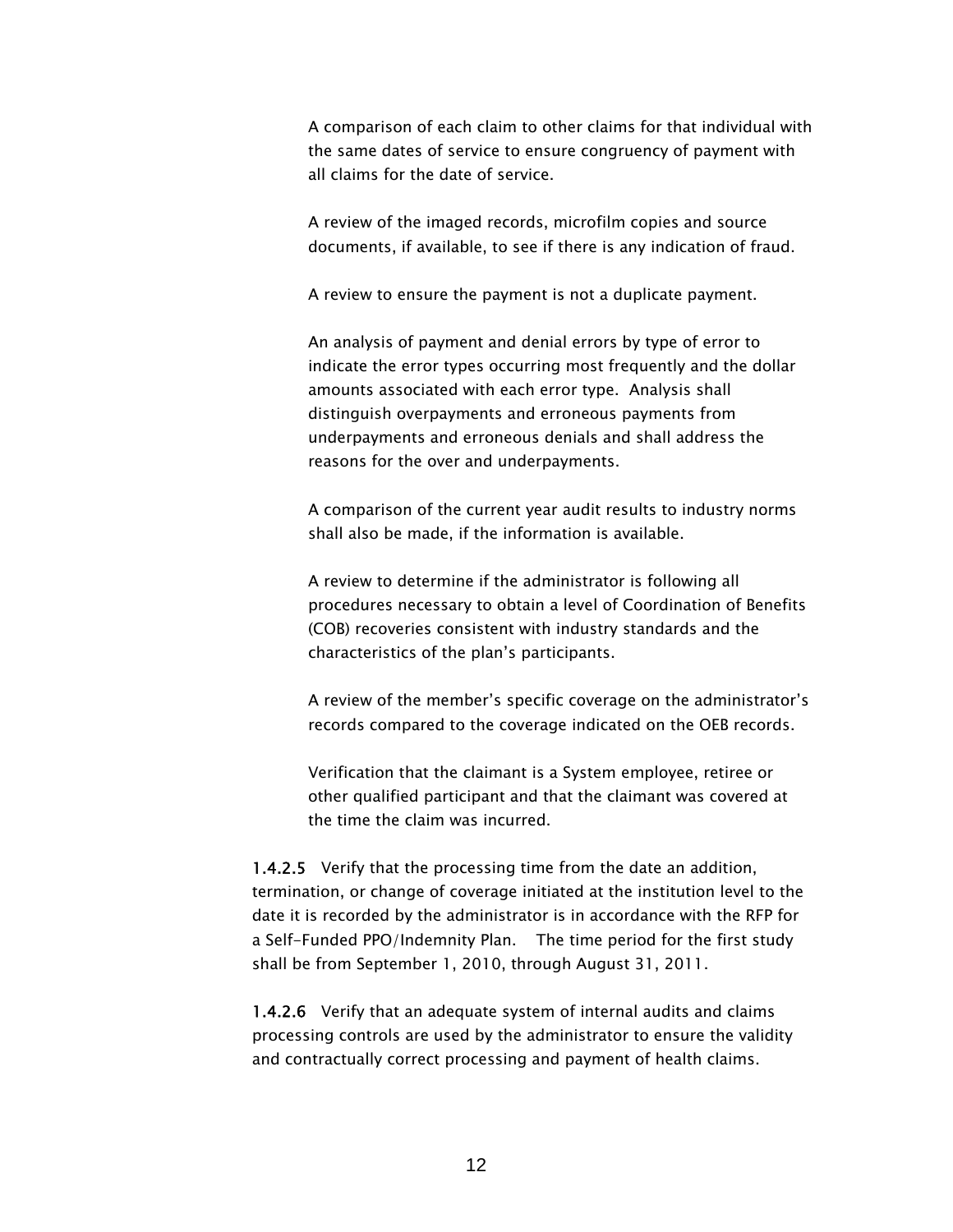1.4.2.7 A review of claims processing or other problem areas uncovered as a result of the audit which may warrant further detailed review. This summary shall emphasize areas of claims administration which, if changed or corrected, could result in cost savings to the System. Special emphasis shall be given this section of the review and should be conducted by an individual experienced and competent in claims administration.

1.4.2.8 Verify that an adequate system is used for determining the medical necessity of the claims submitted.

1.4.2.9 Verify that adequate training procedures are used by the administrator to ensure that recently hired personnel are adequately trained in claims processing.

1.4.2.10 Verify that an adequate system is used by the administrator to identify potential areas of claims abuse such as fraudulent claims, duplicate claims, overcharging by providers, unnecessary physician services, etc. The adequacy of the system shall be determined by

> Processing the fictitious test data and live transactions and analyzing the processing of the transactions. The tests shall be applied only to health claims.

Analyzing information about the system of controls, e.g., number of probable fraudulent claims detected, dollar amount of overcharges, length of time between when a claim is processed and when it is identified as potentially fraudulent.

1.4.2.11 Verify that an adequate system of program edits and claims processing procedures are in place to monitor and discover fraud, erroneous payments, duplicated payments, etc., for individuals who file a large volume of claims which may total several thousand dollars while each individual claim may be relatively small and, therefore, may escape some review processes.

1.4.2.12 An analysis of the total amount of overpayments for each plan year by type of overpayment (hospital, provider, member), rate of collection of overpayment by type, total dollar amount of overpayments, total dollar amount of refunds collected, summary of reasons for overpayments, and recommended methods for reducing overpayments.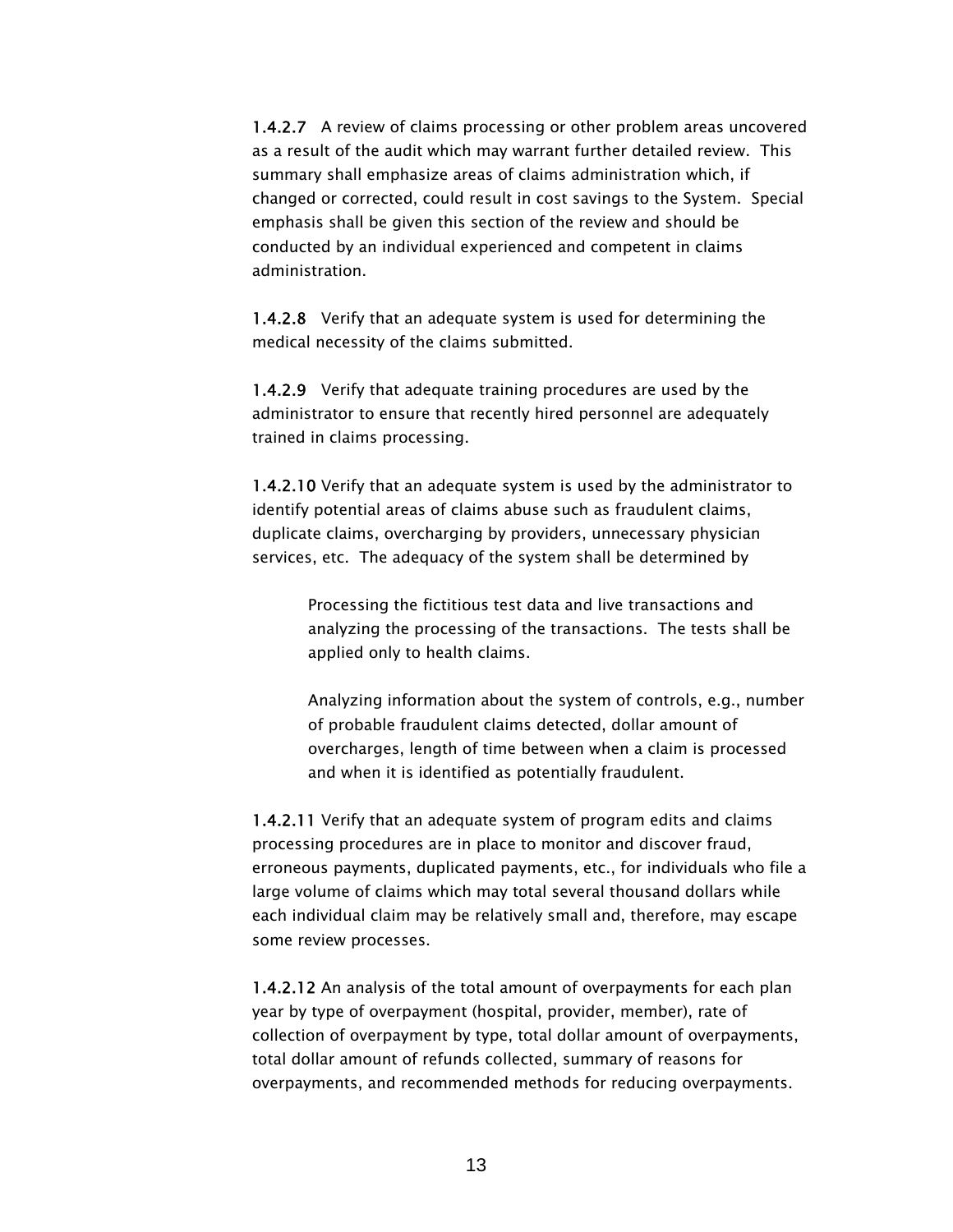1.4.2.13 An analysis of the administrator's management of the System's grievance appeal process, including the number of grievances which are referred to the administrator's Medical Division for additional review, the number of those referred which result in additional payment, and the percentage of these to the total number of grievance appeals processed.

1.4.2.14 Verify the reasonableness of information reported on the Administrative Performance Report for the Plan Year.

#### 1.4.3 SERVICES REQUIRED FOR AN AUDIT OF THE UT SELECT SELF-FUNDED PRESCRIPTION DRUG PLAN ADMINISTRATOR

The services to be performed shall consist of a review of both the mail order and retail pharmacy network (in and out of network) prescription processing for a combined total of 220 claims (the 20 largest prescriptions filled plus a random sample of 200 others) for the selffunded prescription drug plan. The plan is currently administered by Medco Health Solutions, Inc. (MEDCO). Claims shall be selected from all pharmacy claims processed during the selected timeframe, which shall be de-identified and provided by the OEB to the selected Vendor via FTP and will be PGP-encrypted.

The audit of the self-funded prescription drug plan shall concentrate on the time of service, dispensing accuracy, claim pricing, billings to the OEB, generic substitutions, Drug Utilization Review (DUR), and fraud detection/prevention. A statistically valid sample in each of the areas listed shall be selected so that the combined samples from all categories will not be less than 220 and will achieve at least a 95% confidence level with a 1.5% precision rate.

The first audit review of pharmacy claims processed shall be for the time period of September 1, 2010, through August 31, 2011. Audit reviews shall include the following reviews and/or tests:

- 1.4.3.1 Initial receipt of prescription or refill requests via mail, Web site, fax or telephone
- 1.4.3.2 Fraud prevention and detection measures
- 1.4.3.3 Use of overrides and address changes
- 1.4.3.4 Accuracy and authenticity of received date
- 1.4.3.5 Accuracy and credibility of imaged or microfilmed records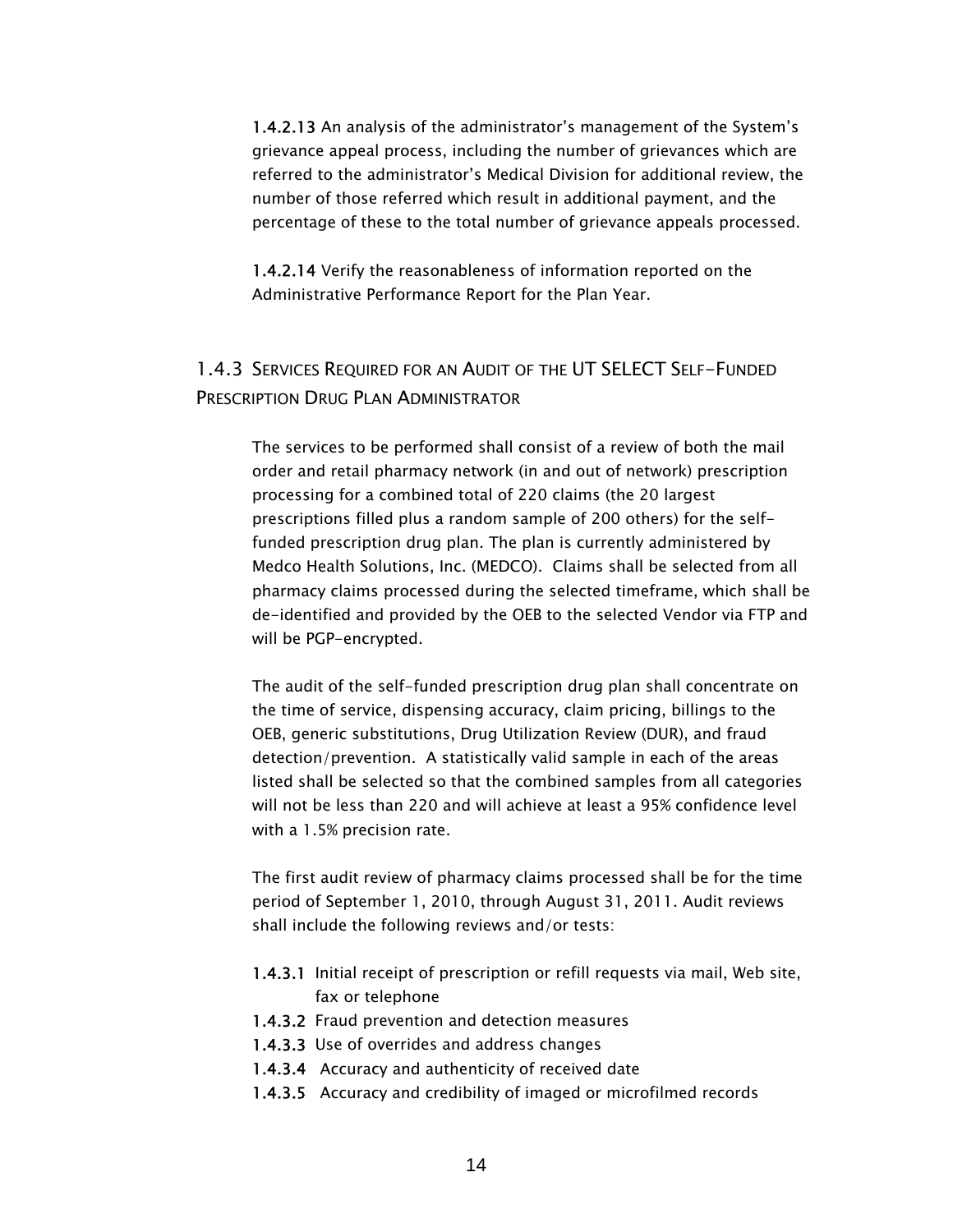- 1.4.3.6 Accuracy and effectiveness of backlog controls, processing in order of date received and collated processing of multiple prescriptions for the same person, which are submitted together and/or received by the plan administrator on the same date.
- 1.4.3.7 Accuracy and security controls for the posting of co-payments received with prescriptions
- 1.4.3.8 The mail order pharmacy turn-around time as measured from the date the prescription is received to the date the drug is mailed to the plan participant. The OEB requires the selected Vendor to review mail order claims from the facility with the highest percentage of scripts for the System participants for the fiscal year reviewed.
- 1.4.3.9 Verify that the plan administrator's pricing accuracy is a function of the plan administrator's use of the most current average wholesale pricing (AWP) and HCFA "MAC" pricing.
- 1.4.3.10 Verify and report that the plan administrator accurately checks the proper co-payment is collected at the mail order pharmacy.
- 1.4.3.11Verify that the plan administrator utilizes fraud detection/prevention procedures on the retail pharmacy network claims.
- 1.4.3.12 Validating a sample of point-of-sale transactions against the prescription document or by contacting the physician
- 1.4.3.13 Test a sample of refills issued by retail network pharmacies to determine if they were actually requested by the patient.
- 1.4.3.14 Testing for validity of prescriptions ordered by telefax. Faxed orders should be from the physician only but can nevertheless be a source of fraud.
- 1.4.3.15 Verification that the claimant is a System employee, retiree or other qualified participant and that the claimant was covered at the time the claim was incurred.
- 1.4.3.16 Verify the reasonableness of information reported on the PBM Administrative Performance Report for the Plan Year.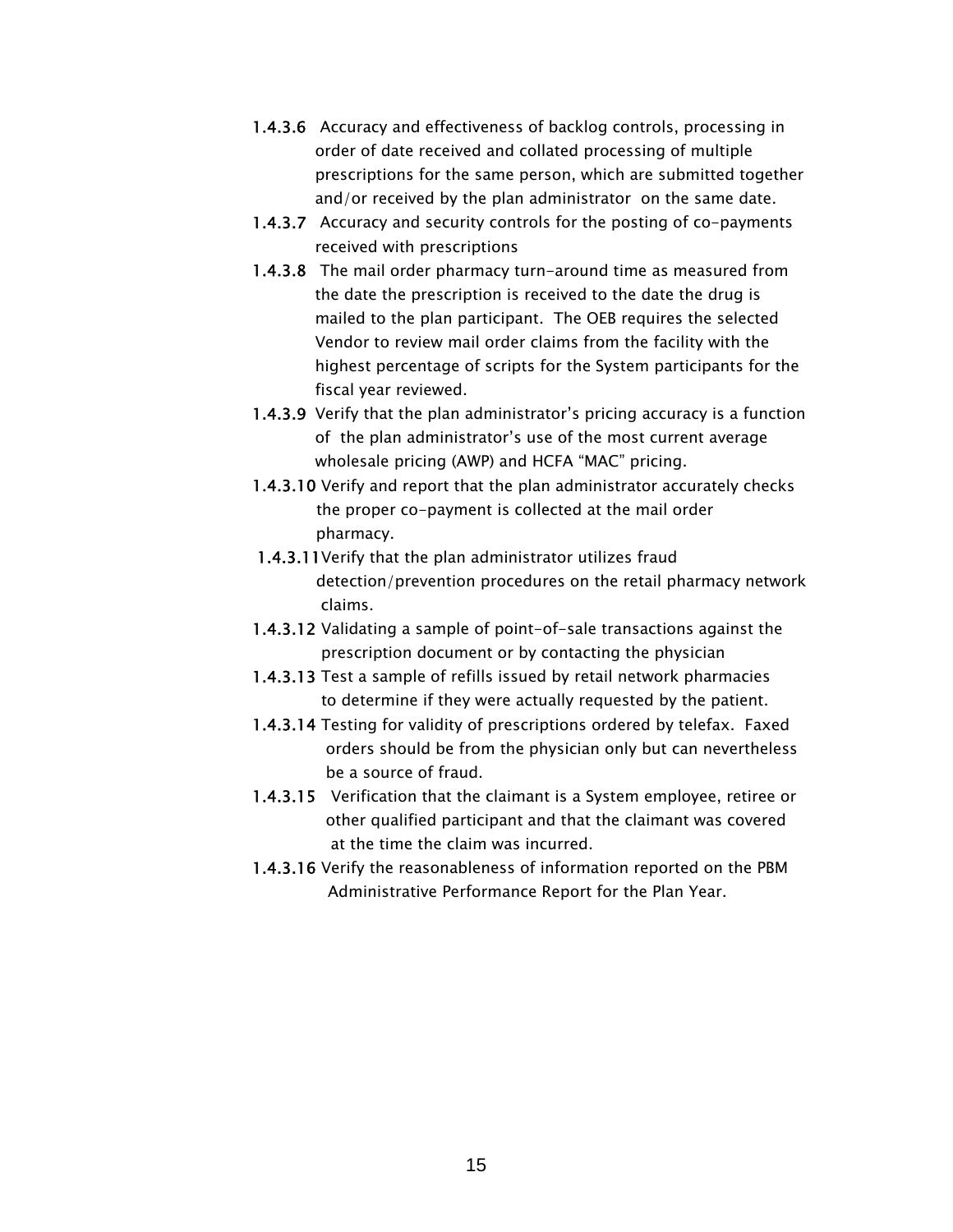#### 1.4.4 SERVICES REQUIRED FOR AN AUDIT OF THE UT DENTAL SELECT SELF-FUNDED DENTAL PLAN ADMINISTRATOR

The services to be performed shall consist of a review of the dental claims payments and processing procedures used by the System's selffunded Dental Plan administrator. The current plan administrator is DELTA DENTAL The scope shall not encompass a review of the financial statements of the Dental Plan administrator, nor an audit of its accounting records. However, some review of official records shall be required to ensure that the data used to develop the annual accounting statements are supported by accounting procedures and records. The project shall consist of the following:

1.4.4.1 A review and verification of the accuracy and appropriateness of the annual accounting statements for Plan Years 2011, 2012, and 2013. The review and verification shall be sufficient to ensure that claims payments, administrative fee payments, the OEB reimbursements and all other information reported to the OEB are accurately reported and charged or related to the appropriate fiscal years. Additionally, the review shall determine the appropriateness of refunds to the plan as a result of the administrator's audits of dental office charges negotiated by the administrator.

1.4.4.2 A review shall be performed of the allowable charge procedures utilized by the Dental Plan administrator in the claims payment process to ensure that the allowable amounts are properly developed and updated to reflect the costs of dental care. The review shall also include procedures utilized by the Dental Plan administrator on claims that require manual pricing. The review of allowable amounts shall be for the allowances developed or used during Plan Year 2011.

For this purpose, a claim will be considered to have been processed if paid or denied or if an information request has been sent to the claimant. The number of days involved in the processing will be tabulated by counting the number of days between the date received and the date on which the determination is made and adding one day in recognition of the fact that a check or correspondence is unlikely to be mailed until the day after the determination is made.

1.4.4.3 A review shall be performed to verify the accuracy of claims process and payment. Review and ensure that transitional benefits are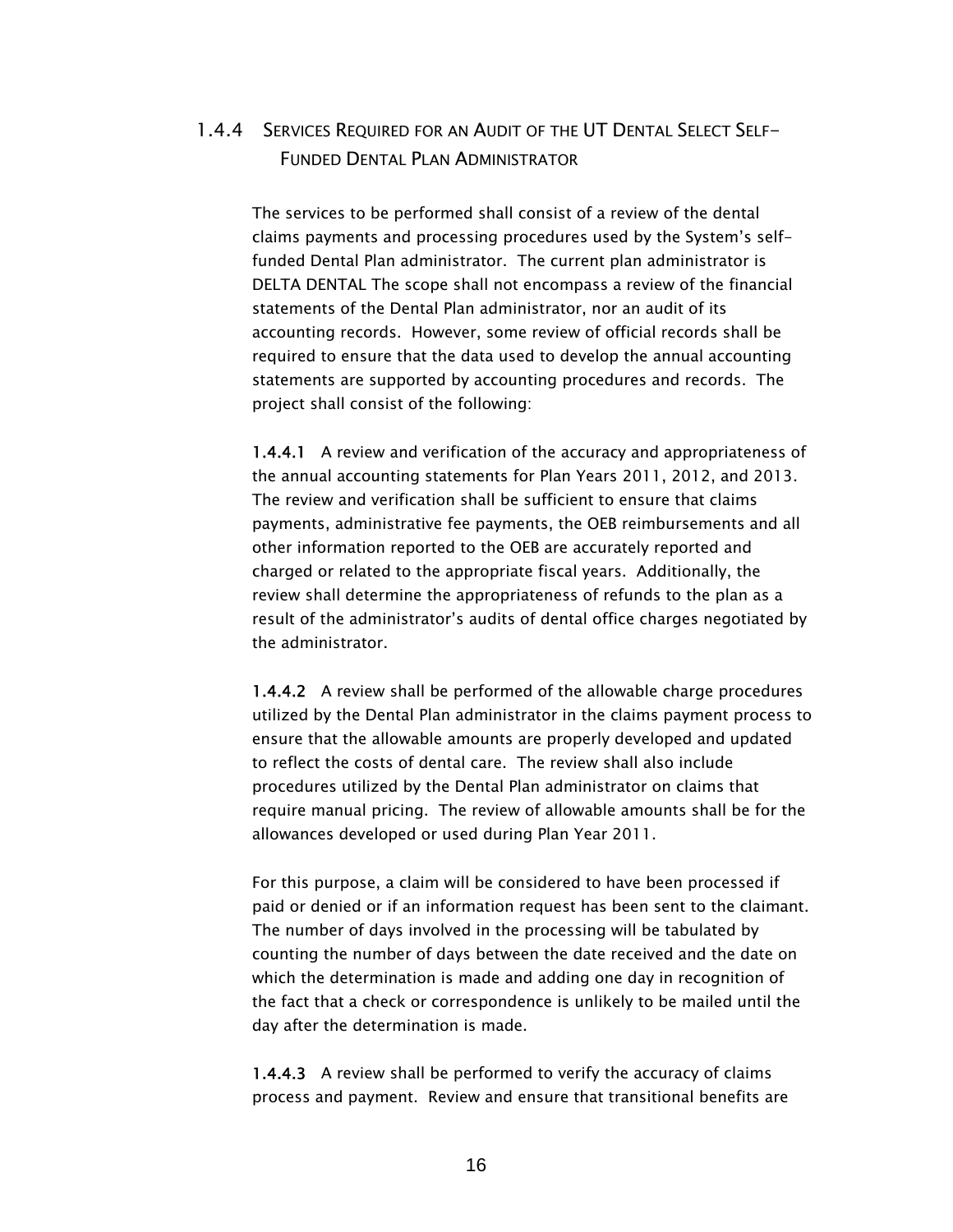paid in accordance with the policies and procedures of the Dental Plan administrator. The first audit review of DELTA DENTAL claims processed shall be the time period from September 1, 2010 through August 31, 2011. Reviews will be conducted as follows:

> Two statistically valid, stratified, random samples of dental claims. One sample is to be selected from network dental claims, and a second sample is to be selected from non-network and out-ofarea dental claims. Each sample shall include a significant number of dental claims for a total of approximately 100 dental claims. Claims shall be selected from all dental claims processed during the selected timeframe, which shall be de-identified and provided by the OEB (or plan administrator) to the selected Vendor via FTP and will be PGP-encrypted.

> The samples enumerated above shall be selected using methodology determined in consultation with and approved by the OEB. Samples shall be designed to achieve 95% confidence level with a 1.5% precision rate. The stratified random samples of dental claims shall be selected based on allocations of the samples to ranges (strata) by claim amount.

1.4.4.4 In addition to other procedures considered necessary by the selected Vendor to determine accuracy, the claims review process shall include the following:

> A computation of each claim selected for testing to determine its accuracy.

> A review of the nature of the claim to ascertain the allowable cost as defined in the contract, e.g., processed within the proper allowable amount charge guidelines, dental necessity guidelines, preexisting conditions exclusion, and other benefit limitations.

A comparison of each claim to supporting documentation submitted by the individual or the provider of services to ensure that the claim reflects the documentation and that it is properly authorized for payment.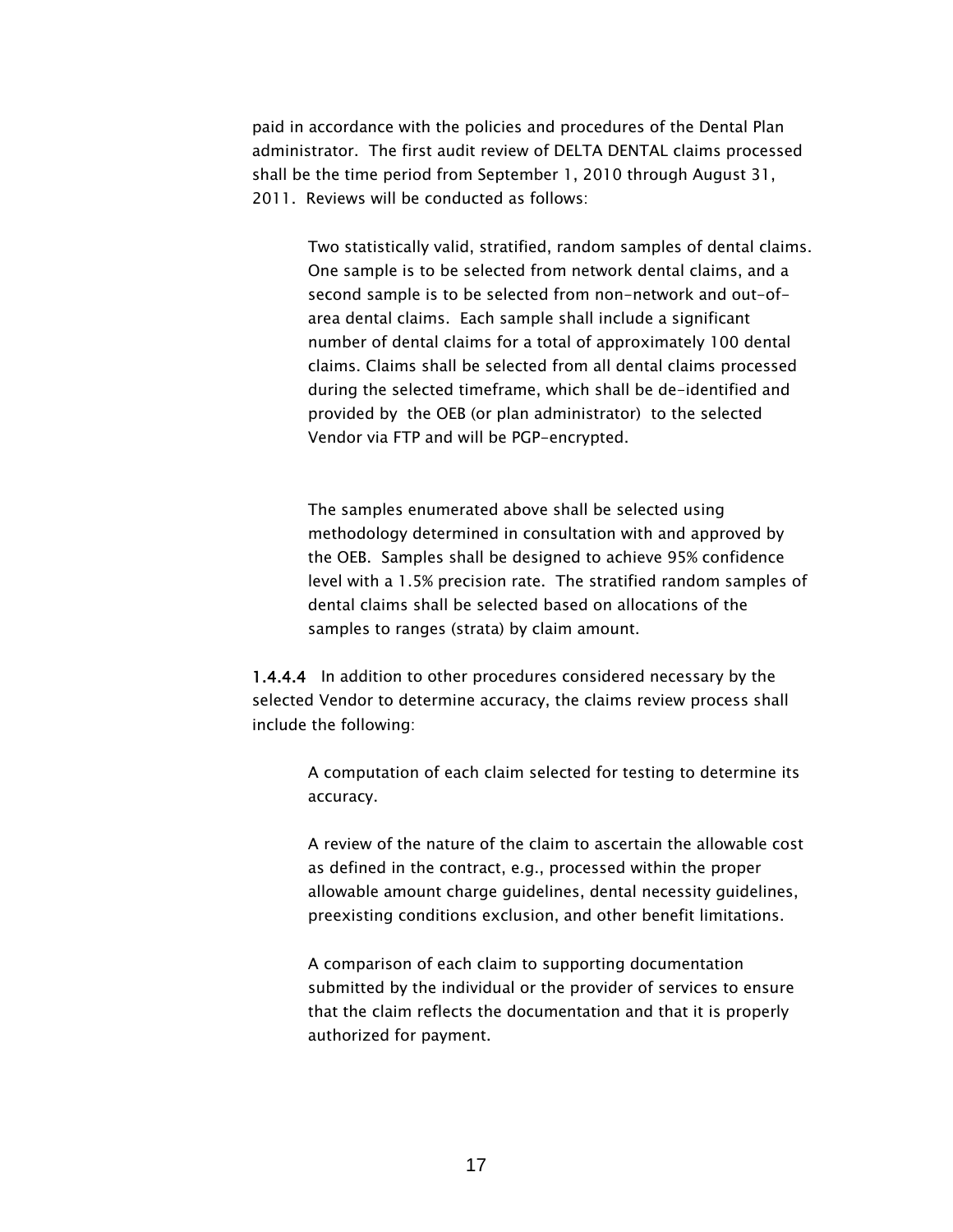A comparison of each claim to other claims for that individual with the same dates of service to ensure congruency of payment with all claims for the date of service.

A review of the imaged records, microfilm copies and source documents, if available, to see if there is any indication of fraud.

A review to ensure the payment is not a duplicate payment.

An analysis of payment and denial errors by type of error to indicate the error types occurring most frequently and the dollar amounts associated with each error type. Analysis shall distinguish overpayments and erroneous payments from underpayments and erroneous denials, and shall address the reasons for the over and underpayments.

A comparison of the current year audit results to industry norms shall also be made, if the information is available.

A review of the member's specific coverage on the administrator's records compared to the coverage indicated on the OEB records.

Verification that the claimant was a System employee, retiree or other qualified participant and that the claimant was covered at the time the claim was incurred.

1.4.4.5 Verify that the processing time from the date an addition, termination, or change of coverage initiated at the agency level to the date it is recorded by the administrator is in accordance with the RFP for a Self-Funded Dental Plan. The time period for the first study shall be from September 1, 2010, through August 31, 2011.

1.4.4.6 Verify that an adequate system of internal audits and claims processing controls is used by the administrator to ensure the validity and contractually correct processing and payment of health claims.

1.4.4.7 A review of claims processing or other problem areas uncovered as a result of the audit which may warrant further detailed review. This summary shall emphasize areas of claims administration which, if changed or corrected, could result in cost savings to the System. Special emphasis shall be given this section of the review and should be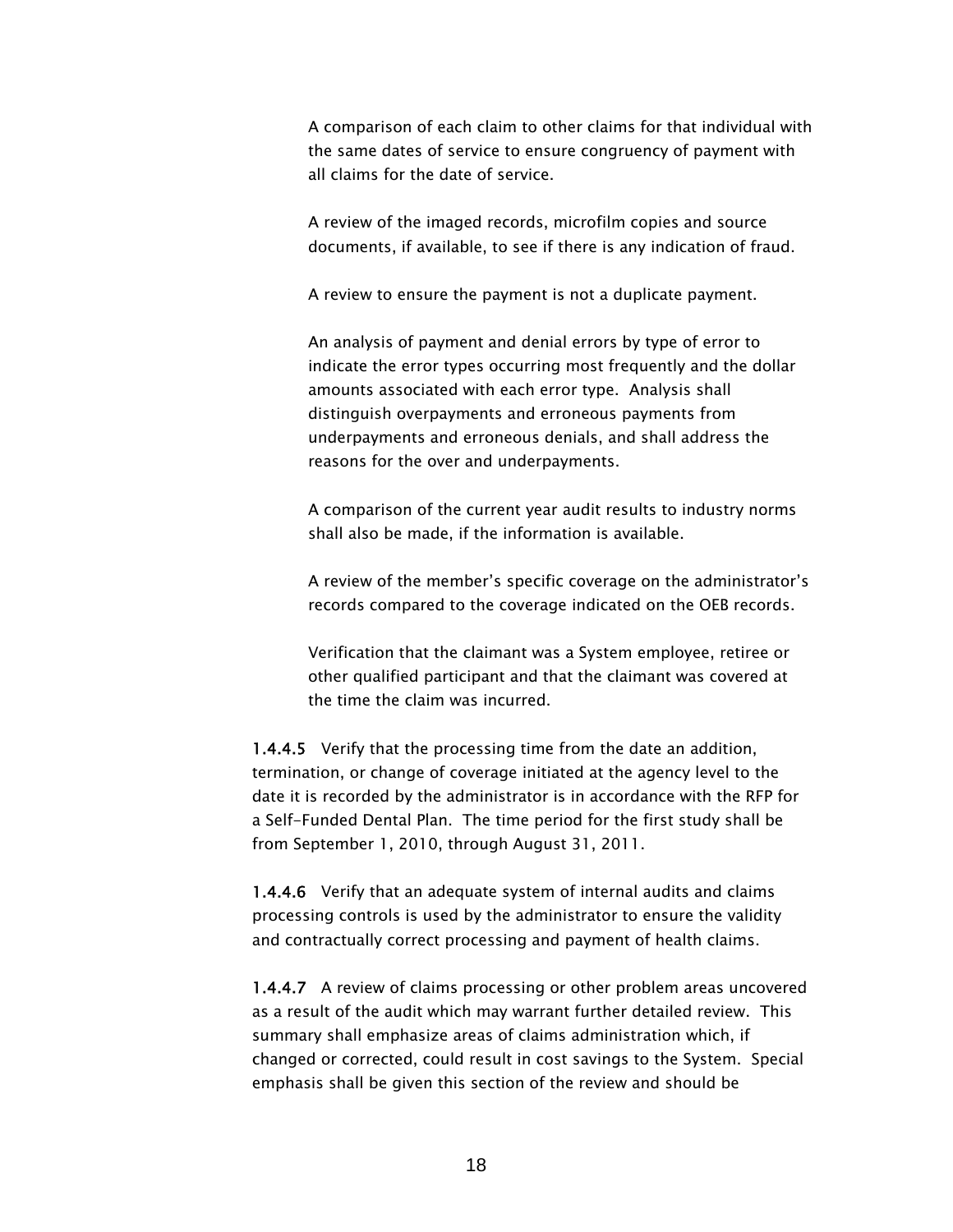conducted by an individual experienced and competent in claims administration.

1.4.4.8 Verify that an adequate system is used for determining the dental necessity of the claims submitted.

1.4.4.9 Verify that adequate training procedures are used by the administrator to ensure that recently hired personnel are adequately trained in claims processing.

1.4.4.10 Verify that an adequate system is used by the administrator to identify potential areas of claims abuse such as fraudulent claims, duplicate claims, overcharging by providers, unnecessary dental services, etc. The adequacy of the system shall be determined by:

> Processing the fictitious test data and live transactions and analyzing the processing of the transactions. The tests shall be applied only to dental claims. The auditor's findings from the tests shall be enumerated in an exhibit to the final report.

Analyzing information about the system of controls, e.g., number of probable fraudulent claims detected, dollar amount of overcharges, length of time between when a claim is processed and when it is identified as potentially fraudulent.

1.4.4.11 Verify that an adequate system of program edits and claims processing procedures are in place to monitor and discover fraud, erroneous payments, duplicated payments, etc., for individuals who file a large volume of claims which may total several thousand dollars while each individual claim may be relatively small and, therefore, may escape some review processes.

1.4.4.12 An analysis of the total amount of overpayments for each Fiscal Year by type of overpayment (provider, member), rate of collection of overpayment by type, total dollar amount of overpayments, total dollar amount of refunds collected, summary of reasons for overpayments, and recommended methods for reducing overpayments.

1.4.4.13 An analysis of the administrator's management of the grievance appeal process, including the number of grievances which are referred to the administrator for additional review, the number of those referred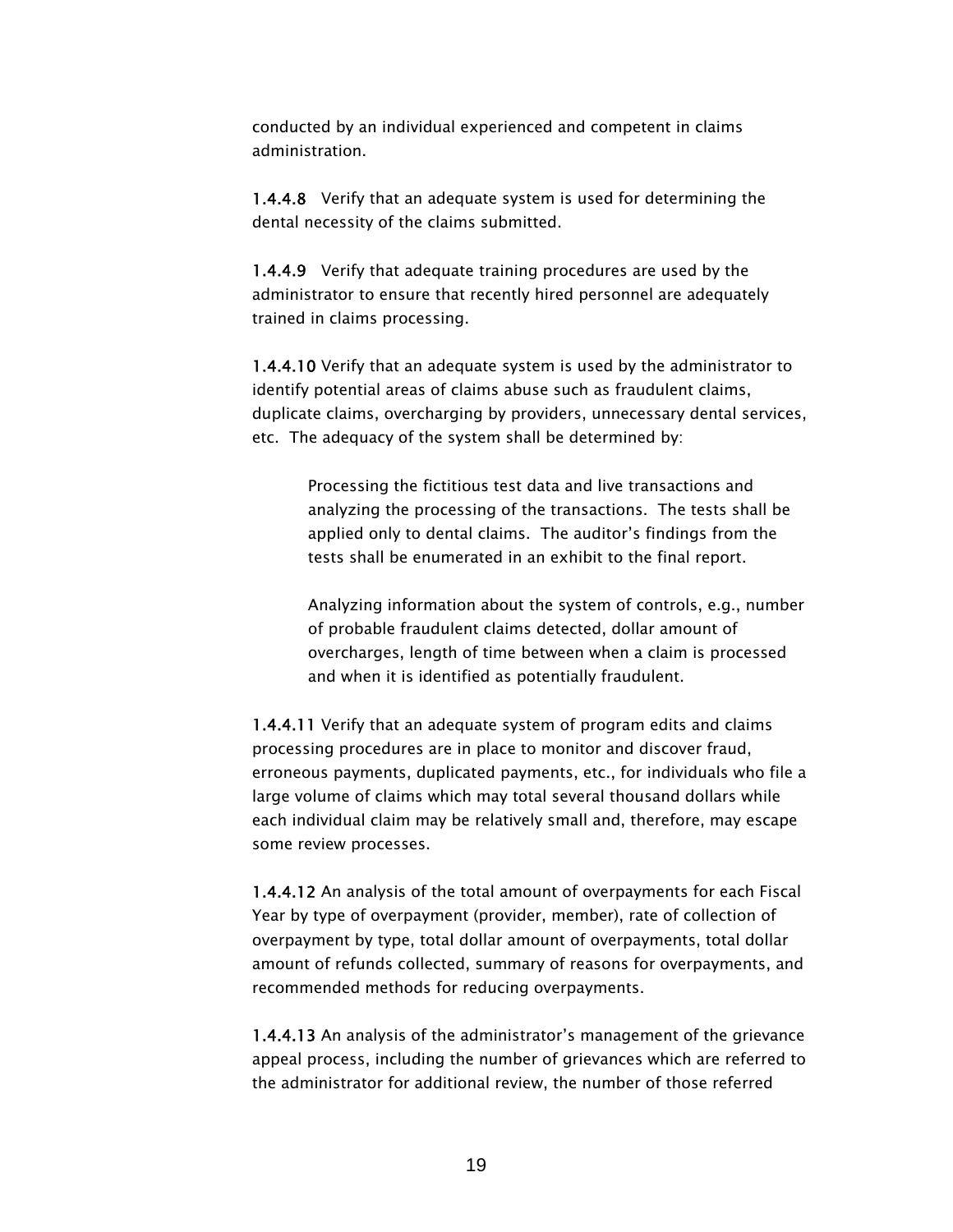which result in additional payment, and the percentage of these to the total number of grievance appeals processed.

1.4.4.14 Verify the reasonableness of information reported on the Administrative Performance Report for the Plan Year.

#### 1.5 SELECTION CRITERIA

Submissions in response to this RFP will be evaluated on the basis of the criteria included in this section. The criteria are not necessarily listed in order of importance, but are intended to provide for an objective evaluation of each conforming submission. Goals of the process include determination of the vendor that can provide the best service available for participants and the System during the period of the contract.

#### 1.5.1 COMPLIANCE WITH THE RFP

Submissions containing deviations are strongly discouraged. Deviations must be specifically identified and described in detail in order to be considered. While a submission with minor deviations from the RFP will not be disqualified, preference will be shown to those responding vendors with the fewest, least significant deviations. The System will interpret the responses to match the specifications herein except for deviations specifically noted and described in response to this item. Deviations will not become a part of the final contract unless expressly accepted and agreed to by the System in writing. In all cases, the RFP, the RFP response, and contract terms shall control.

#### 1.5.2 TIME TABLE

The responding vendor's ability to meet the required due dates as specified in the Time Table in Section 5.0 of this RFP will be an important consideration in the evaluation of the vendor's submission.

#### 1.5.3 THE CONTRACT

The vendor selected will be required to include, as part of the response, a statement affirming the vendor's willingness to accept and to sign by February 29, 2012, a contract containing the terms set forth in the Sample Contract that is attached as Appendix A of this RFP.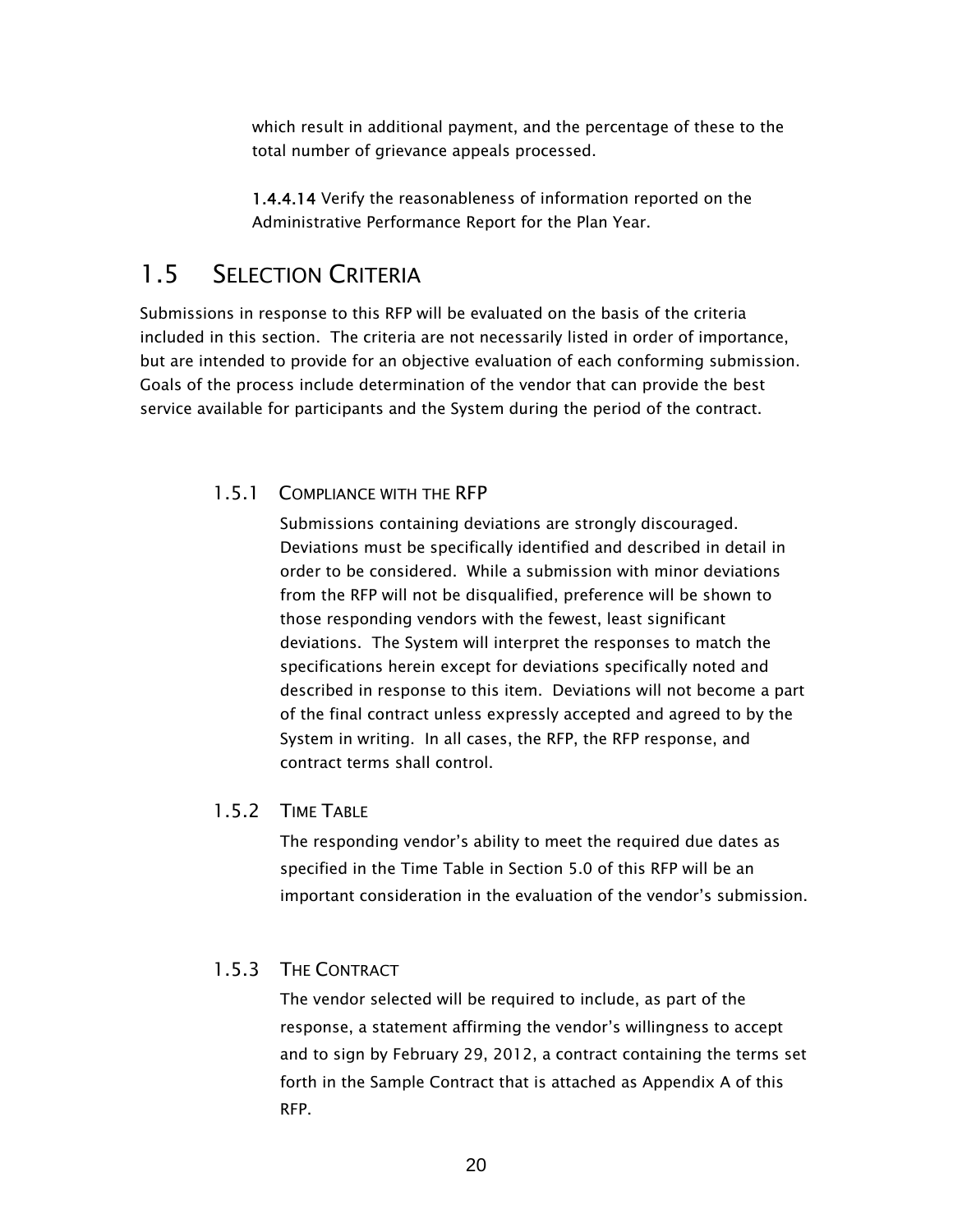# 2.0 GENERAL INFORMATION AND REQUIREMENTS

## 2.1 SUBMISSION FOR AUDIT SERVICES

The vendor must make a submission for the services requested in this RFP that is guaranteed for the three years in which the contract is in effect. The submission must be all inclusive of all services described in the RFP. The System will not pay additional expenses for travel to or from the audit site or for any other expenses incurred by the selected vendor in performing the audit.

## 2.2 CONFLICT OF INTEREST

No member of the System Board of Regents, nor any System employee (including the Chancellor, Vice Chancellor for Administration, Assistant Vice Chancellor for Employee Services, and Office of Employee Benefits management), shall have any direct interest in the awarding of the Contract or any indirect conflict of interest involving the vendor, including, but not limited to any financial interest.

## 2.3 AGENT OF RECORD

The System shall not designate an Agent of Record or any other such company employee or commissioned representative. All requests for the System to provide such designation shall be rejected. Vendors are specifically instructed to submit directly to the System.

## 2.4 RESPONSES, ORDERING OF CONTENTS, DEVIATIONS

The content of all responses submitted must be ordered to correspond with the specifications as they appear in the RFP. Unless a deviation is specifically noted in the response, it will be assumed that this responding vendor agrees to meet all specifications exactly as set forth in this RFP.

## 2.5 ACCEPTANCE OF QUALIFICATIONS

The System retains the right to reject any and/or all qualifications submitted and/or calls for new qualifications if the System deems it to be in the best interests of UT SELECT, UT DENTAL SELECT, and its participants. The System reserves the right to enter into discussions and negotiations with one or more vendors selected at its discretion to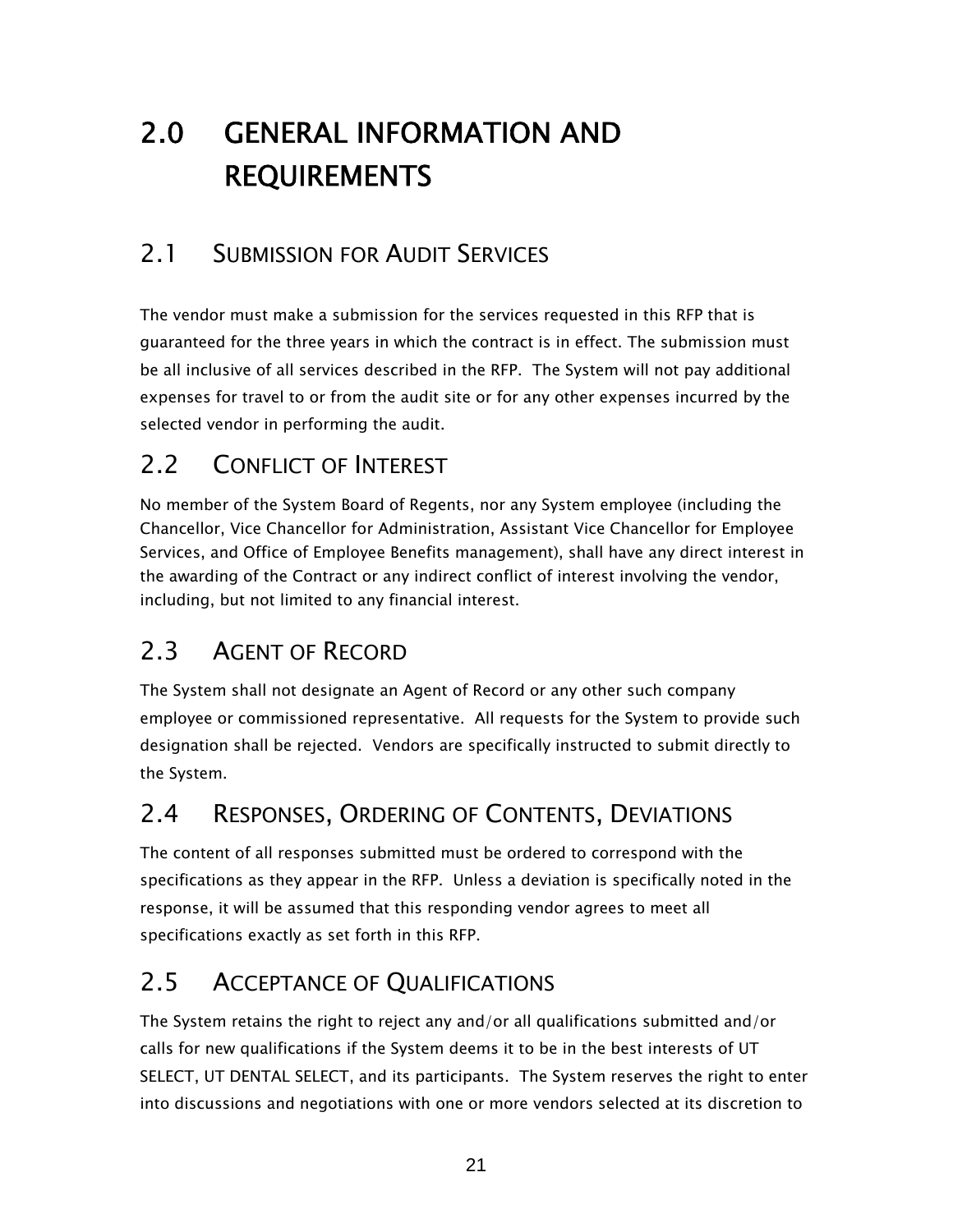determine the best and final terms. The System is not under obligation to hold these discussions or negotiations with each responding vendor that makes a submission. The System is under no legal obligation to execute a Contract on the basis of this RFP or upon receipt of qualifications.

### 2.6 TERM OF ACCEPTANCE

It is the intent of the System to enter into an initial contract to take effect on March 1, 2012 and run through February 28, 2015. This contract may be renewed at System's options for one additional three year periods.

## 2.7 USE OF THE SYSTEM INFORMATION FOR SOLICITATION PROHIBITED

The selected vendor must specifically agree that it shall never use any information about employees or retired employees received from any source for any marketing purpose or to solicit other business of any type. This agreement extends to the provision to other vendors' lists of the System employees or retired employees, discussions, advertisement, distribution, or other marketing by the vendor or a parent or subsidiary to coverage, products, or materials other than those explicitly relating to the selected vendor's participation in the PDP plan. This prohibition applies to any use of the vendor's System-specific Web site. This prohibition applies even after termination of the Contract.

## 2.8 UTILIZATION OF HISTORICALLY UNDERUTILIZED BUSINESS (HUB) VENDORS

The System is committed to providing full and equal opportunity for all businesses to provide goods and services needed in support of the System's missions. This effort is carried out through the UT System Historically Underutilized Business Program. The HUB program ensures compliance with state HUB laws and educates the university and business communities about the benefits of using HUB vendors. In all contracts for professional services, contracting services, and/or commodities with an expected value of \$100,000 or more, U. T. System must indicate in the purchase solicitation whether or not U. T. System has determined that subcontracting opportunities are probable in connection with the contract. A HUB Subcontracting Plan is a required element of the vendor response to the RFP.

In the case of this RFP, UT System has determined that subcontracting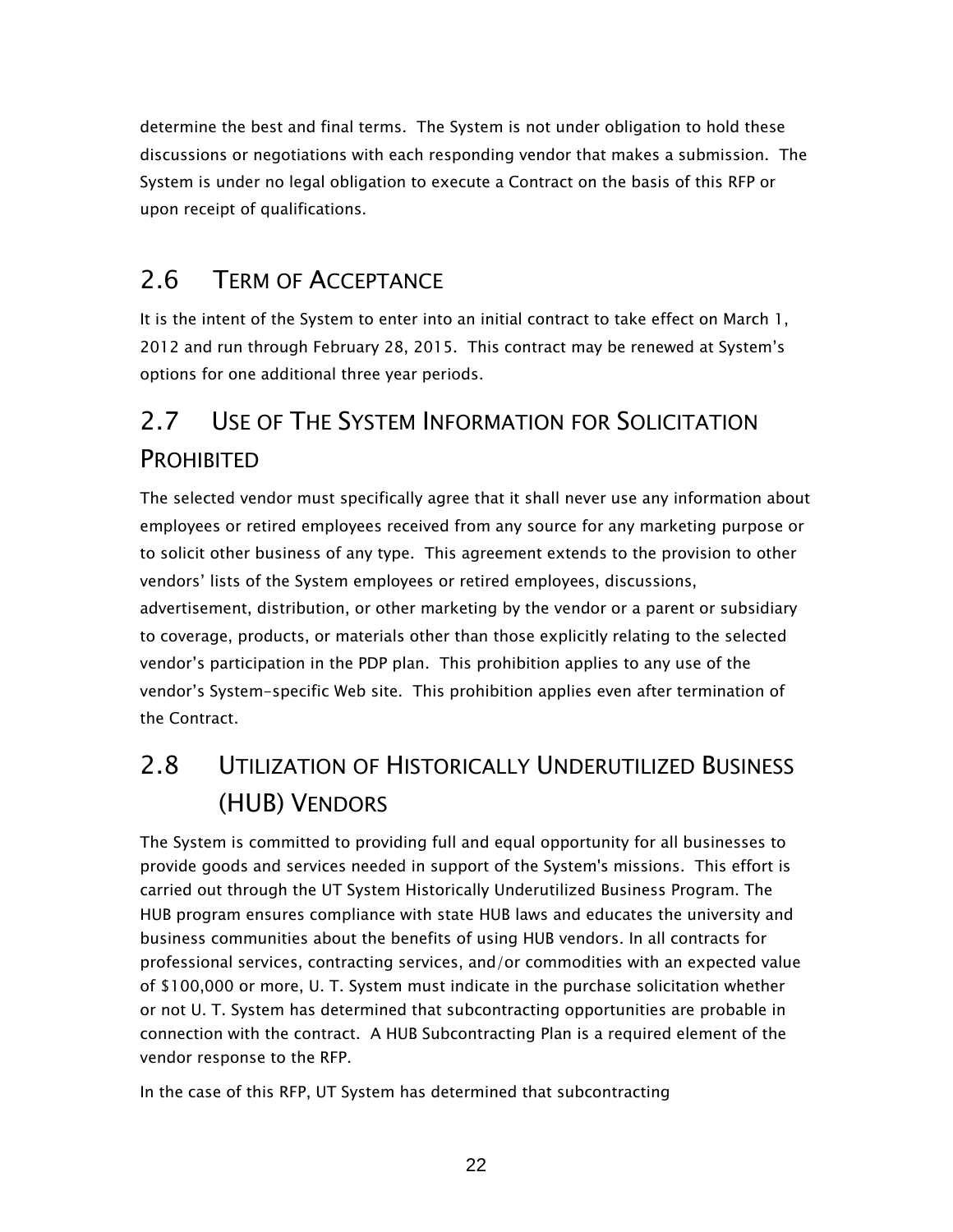opportunities are probable. Accordingly, all responding vendors must submit an appropriate HUB Subcontracting Plan with the Response. A copy of UT System's Policy on Utilization Historically Underutilized Businesses with the required forms is attached to this RFP as Appendix E. Completing the Plan accurately is **critical**. If the Plan is not completed entirely, the System cannot open the RFP Response for consideration.

- 2.8.1 When subcontracting opportunities are probable, and a responding vendor proposes to subcontract *any* part of the work, the vendor must submit a HUB Subcontracting Plan as prescribed by Texas Building and Procurement Commission identifying all subcontractors. The form for submitting the plan is included on pages 8-10 of the attached Policy.
- 2.8.2. When subcontracting opportunities are probable, but the vendor can perform such opportunities with its employees and resources, the vendor must include the Self Performance HUB Subcontracting Plan, Section 9 – Self Performance Justification as the HUB Subcontracting Plan (HSP). A copy of the Self-Performance Justification is included as Section 9 of the HSP and can found on page 10 of the attached Policy.

IMPORTANT: All proposals submitted in response to this RFP will be screened to ensure compliance with Section 3 of the HSP. A proposal that is does not comply with this Section 3 of the HSP will be automatically rejected as non-compliant. More information for vendors about UT System's HUB Policy can found at http://www.utsystem.edu/hub/vendors.htm

## 2.9 CERTIFICATION

An authorized officer of any responding vendor make a submission must certify that the responding vendor complies with the RFP specifications by signing and returning the Signature Page in Section 10 in this RFP.

### 2.10 ADDITIONAL INFORMATION FROM ORGANIZATIONS

The responding vendor understands that the System reserves the right to request additional documentation from responding vendors and agrees to provide the information requested.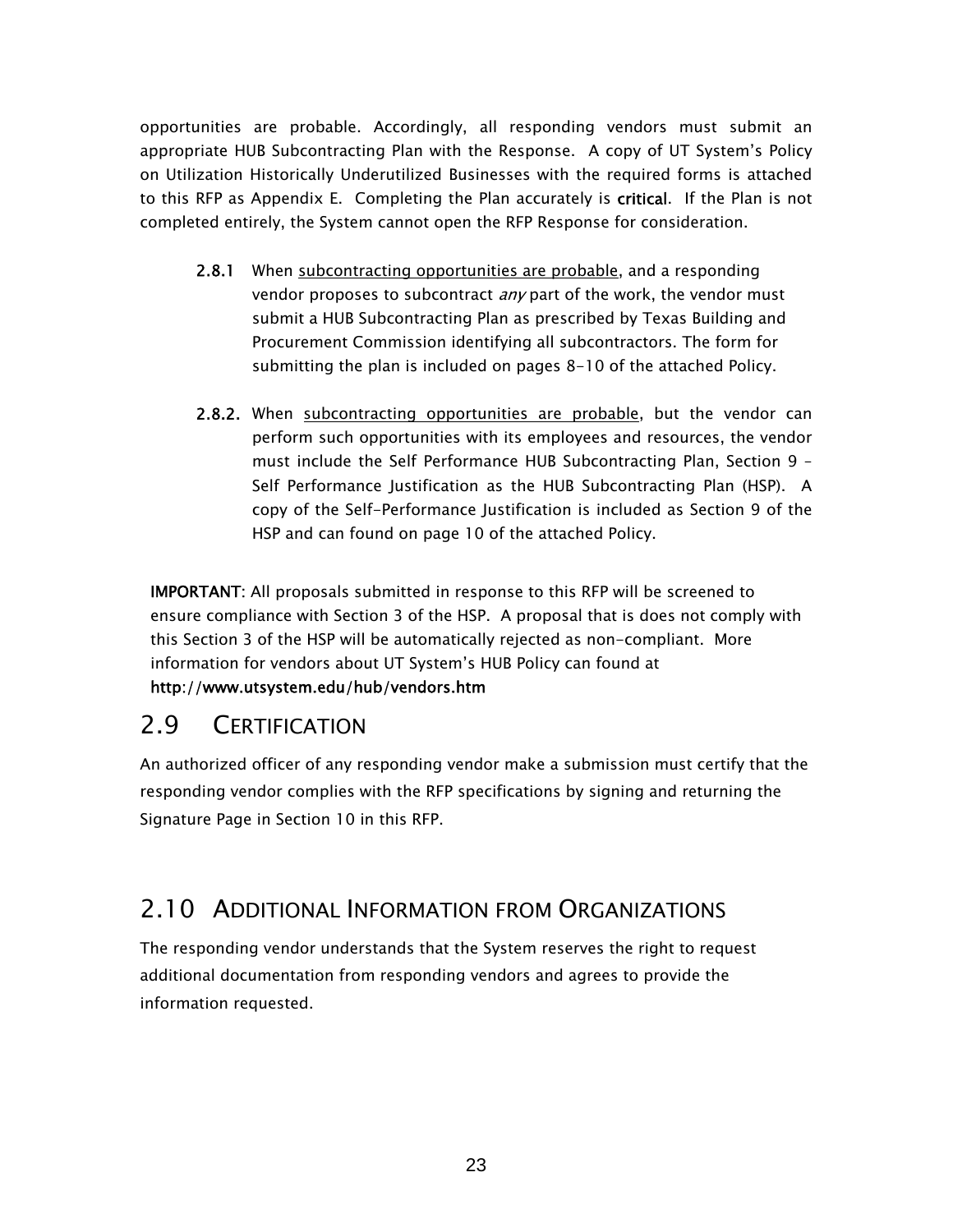## 2.11 REFERENCES

Each responding vendor must provide a list of current major customers for which it is providing similar auditing services as those requested in this RFP. These customers may be contacted by the System to provide information regarding the vendor's overall record of service.

The provision of references by the responding vendor shall constitute verification that the System has the responding vendor's permission to contact these organizations and obtain any required information without seeking permission of the responding vendor.

### 2.12 NON-RESPONSIVE SUBMISSIONS

The System will not accept for consideration any submissions that do not comply with the criteria set forth herein.

## 2.13 CONFIDENTIAL STATUS

Unless required to release such information by applicable statute or court order, submissions by organizations will be deemed confidential until an announcement regarding the selection or rejection has been made. However, once a submission has been accepted or rejected, it becomes subject to release.

## 2.14 DISCLOSURE OF INFORMATION

The System is required to provide access to certain records in accordance with the provisions of Chapter 552 of the Texas Government Code (The Public Information Act, "the Act"). In order to permit a responding vendor to protect confidential information supporting a submission, the responding vendor must designate any information it believes is exempt from disclosure and provide legal authority in each instance. The responding vendor acknowledges and agrees that the System shall have no liability to the responding vendor or any other person or entity for disclosing information in accordance with the Act. The System shall not have any obligation or duty to advocate the confidentiality of the responding vendor's material to the Texas Attorney General or to any other person or entity. It is the responding vendor's sole obligation to advocate the confidential or proprietary nature of any information it provides in its submission, and the responding vendor understands that the Texas Attorney General may determine that all or part of the claimed confidential or proprietary information should be disclosed. In addition, the responding vendor must specifically agree that the System may release the responding vendor's entire submission, including alleged confidential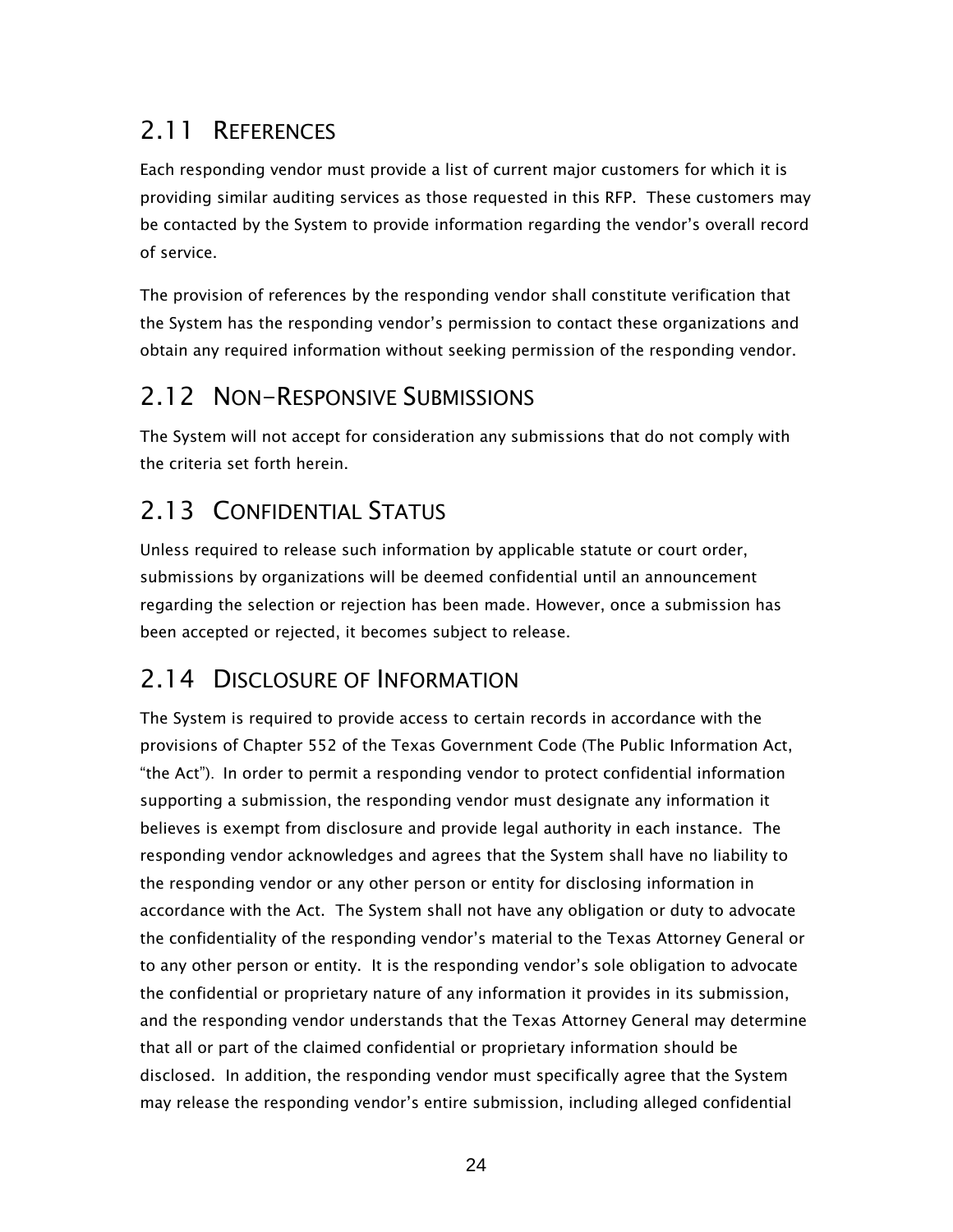or proprietary information, upon request from a member of the Legislature where needed for legislative purposes. This section shall survive the termination of the contract.

## 2.15 COMPLIANCE WITH APPLICABLE LAW, CHANGES REQUIRED BY STATUTE OR REGULATION

All submissions must comply with all applicable laws and regulations governing the delivery of audit services.

The System recognizes that the requirement of these laws and regulations may change. The System requires a good faith effort on the part of the selected vendor to comply with additional responsibilities imposed by federal or state law without requiring midyear administrative fee increases. The System reserves the right to negotiate with the contracting vendor to comply with any changes required by state or federal law or regulation.

## 2.16 HIPAA AND PRIVACY POLICY COMPLIANCE

The responding vendor will be required to comply with all applicable provisions of the Health Insurance Portability and Accountability Act (HIPAA) as amended by the Health Information Technology for Economic and Clinical Health (HITECH) Act, the regulations, rules, and mandates pertaining to the HIPAA privacy and security rules, as well as any applicable state medical privacy requirements. The vendor will also be required to comply with the System's privacy and applicable informational technology security policies. The vendor contract includes a Business Associate Agreement. Each responding vendor will be required to describe in detail its HIPAA Privacy and Security programs as well as it information security program.

## 2.17 SUBMISSION

Only submissions in compliance with the following will be accepted by the System:

2.17.1 One (1) signed original submission signed with blue ink and clearly marked "Original", three (3) identical copies of the submission and one (1) electronic copy of the submission must be received by the System on or before 3:00 PM (Central Time), on Tuesday, January 17, 2012. The original and copies of the submission should be delivered to: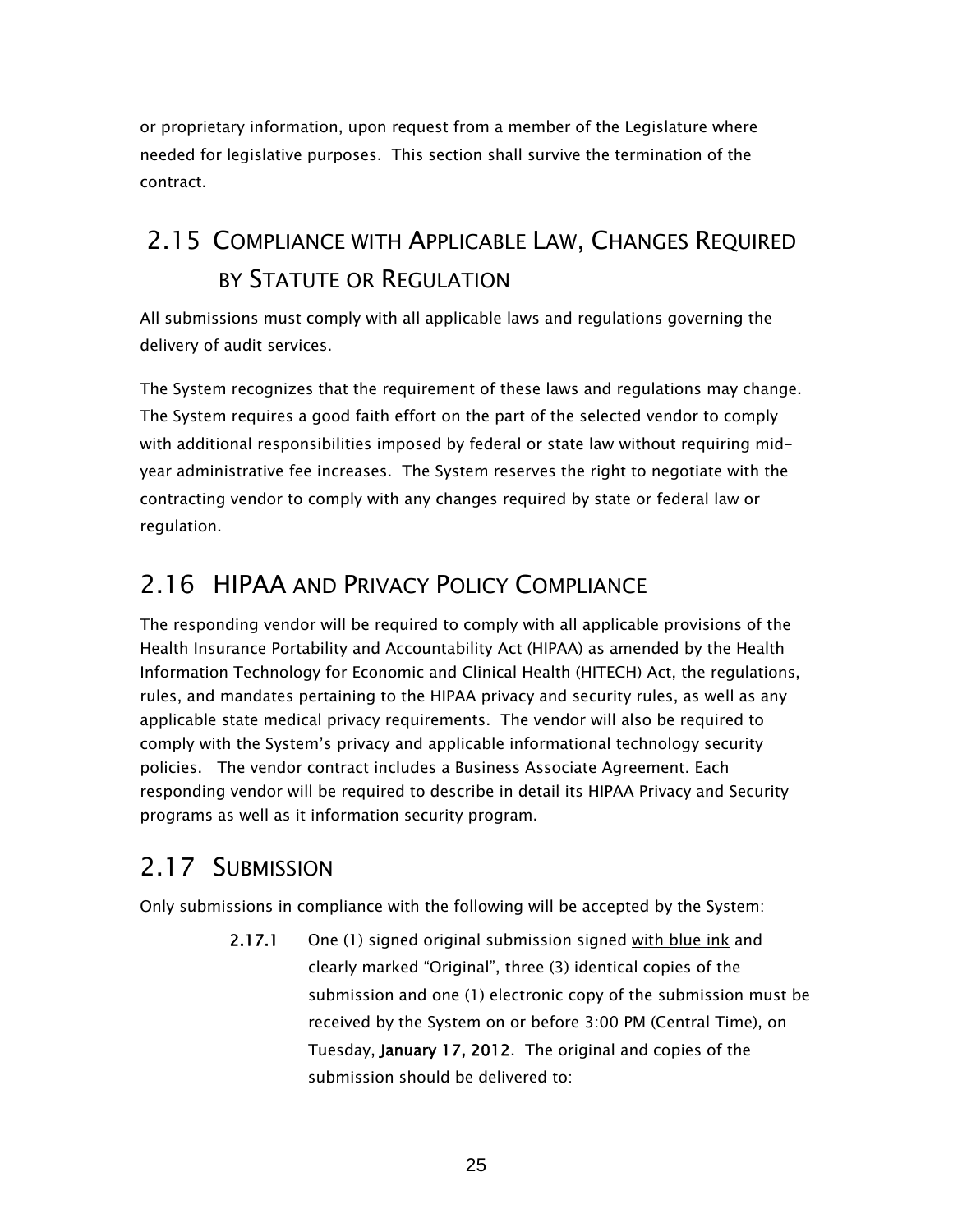Laura Chambers, Director Office of Employee Benefits The University of Texas System 702 Colorado Street, Suite 2.100 Austin, Texas 78701-3043

- 2.17.2 A responding vendor must submit one (1) electronic version of the submission on separate disks or CDs using Microsoft Word, Excel or Access. The electronic version must be labeled with the vendor name and the title of this RFP.
- 2.17.3 Submissions must be valid for one hundred twenty (120) days following the receipt date. The proposed fee(s) must be firm and guaranteed the first year the contract is effective. The System reserves the right to negotiate the renewal of the proposed fee(s) each year.
- 2.17.4 Submissions and any other information submitted by responding vendors in response to this RFP shall become the property of the System.
- 2.17.5 The System will not provide compensation to responding vendors for any expenses incurred by the vendors for the preparation of a submission or for any demonstrations, unless otherwise expressly stated in writing by the System. Responding vendors shall make a submission at their own risk and expense. Materials submitted with the RFP will not be returned to the vendor.
- 2.17.6 Submissions containing deviations, items not called for in the RFP documents, or irregularities of any kind are subject to disqualification by the System, at its option.
- 2.17.7 Each submission must provide a succinct and concise description of the responding vendor's ability to meet the requirements of the RFP. Emphasis should be on completeness, clarity of content, responsiveness to the requirements, and an understanding of the System's needs.
- 2.17.8 Representations made within the submission will be binding on the responding vendor. The System will not be bound to act by any other previous communication of any type or non-conforming submission made by the responding vendor.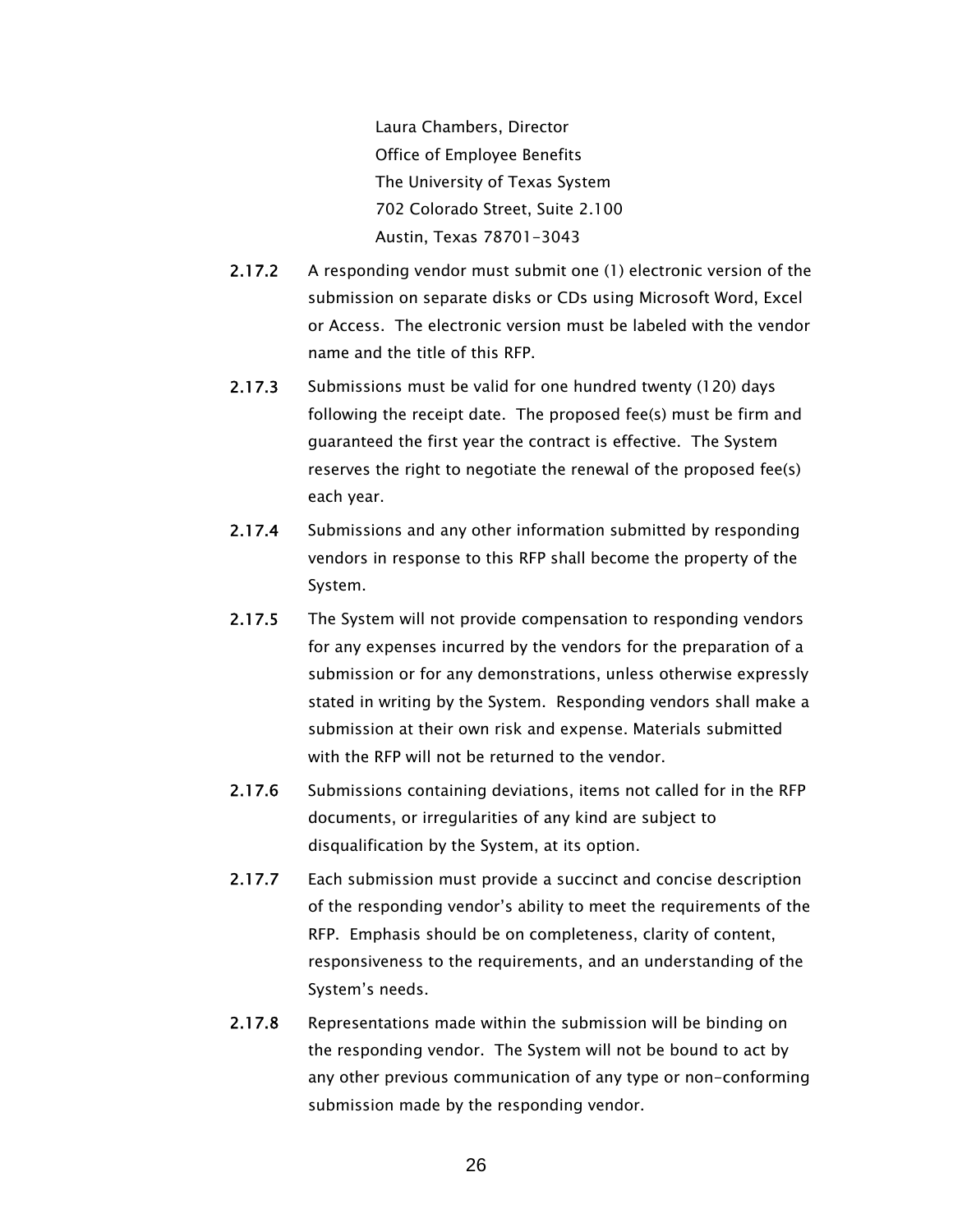- 2.17.9 A Table of Contents with page number references must be included. The Table of Contents should include sufficient detail to facilitate easy reference to the sections of the submission, as well as separate attachments. Any supplemental information and attachments not requested in the RFP but included in the submission should be clearly identified in the Table of Contents and provided as a separate section in the submission.
- 2.17.10 The materials submitted must be enclosed in a sealed envelope, box, or container. The package must show clearly the submittal deadline, the responding vendor's name, and the responding vendor's return address. The HUB Subcontracting Plan must be submitted with the vendor's RFP Response but should not be placed inside the same package.
- 2.17.11 Late submissions properly identified will be returned to the responding vendor unopened at the responding vendor's expense. Other late submissions will be held at the Office of Employee Benefits (OEB) for 30 days and then discarded. Late submissions will not be considered under any circumstances.
- 2.17.12 Non-conforming submission, including telephone submissions or submissions transmitted electronically will not be be accepted.

#### 2.18 MODIFICATION

No submission may be changed, amended, or modified after submission to the System.

#### 2.19 ADDENDA TO RFP, INQUIRIES REGARDING SPECIFICATIONS

All questions and comments related to the RFP must be sent via e-mail by using the appropriate e-mail link on the RFP Web site:

#### http://utdirect.utexas.edu/rfp/

Any response to an inquiry that alters an interpretation of or requires a change to this RFP, will be posted as addenda on the RFP Web site. All vendors will be responsible for continuously checking this Web site for RFP addenda and other announcements. All addenda issued by the System prior to receipt of a submission shall be considered part of the RFP. All responding vendors are required to acknowledge all of the addenda issued on the space provided on the Signature Page of the submission.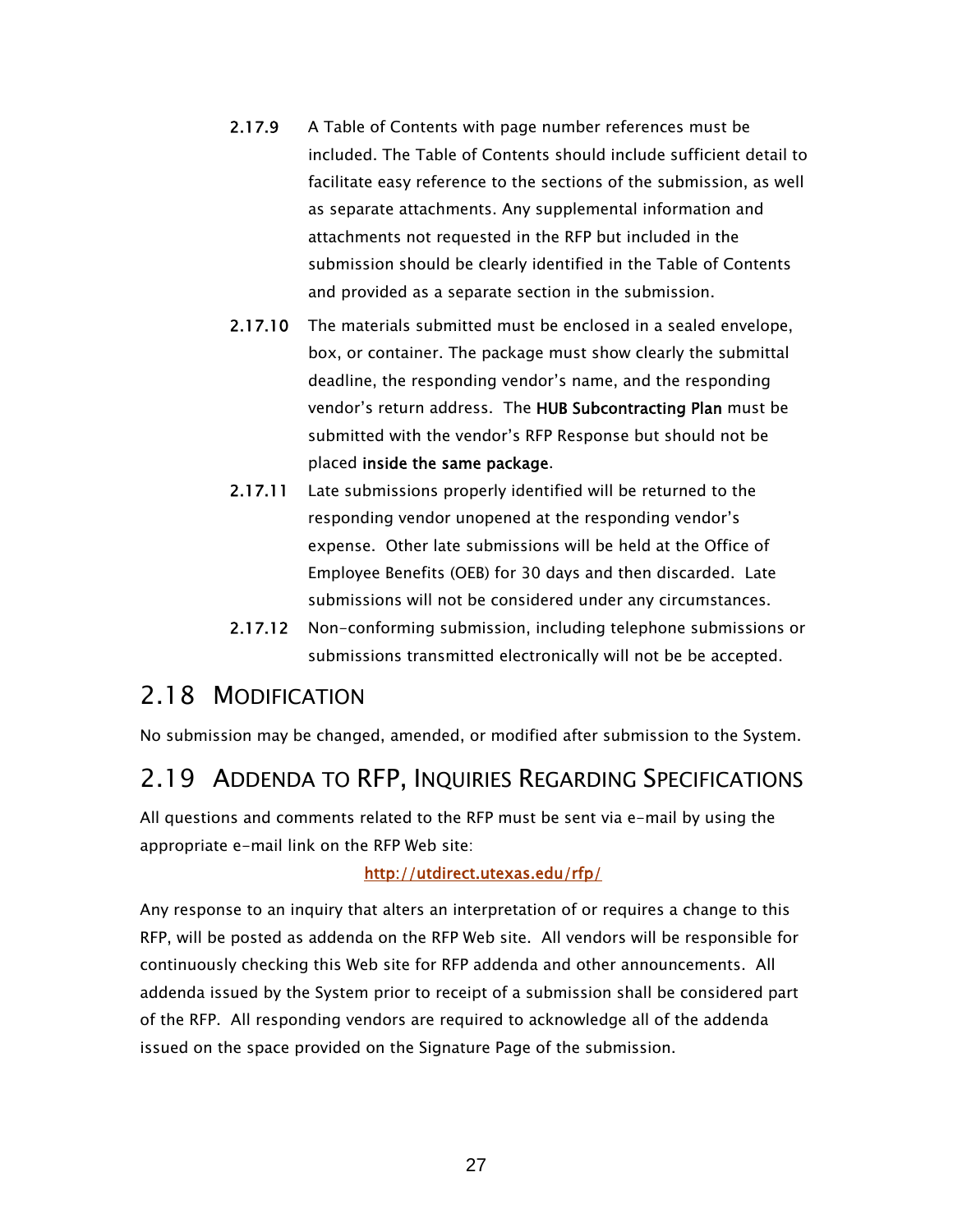To ensure that all replies can be provided to all prospective responding vendors prior to the deadline for submissions, no questions received after 5:00 PM (Central Time) on Tuesday, January 10, 2012 will be considered or responded to by the System.

## 2.20 PLAN YEAR

The Plan Year is the period that begins on September 1st and ends the following August 31st. This period corresponds with the fiscal year of the System and the State of Texas.

### 2.21 CONFERENCE FOR INTERESTED VENDORS

To provide representatives of interested vendors an opportunity to pose questions regarding the specifications and selection process, the System has scheduled a conference for prospective respondents at the System office in Austin on Wednesday, January 4, 2012 beginning at 10:00 a.m. CST. If you are interested in attending this event, please register on-line at http://utdirect.utexas.edu/rfp. We will be offering a Live Meeting format as an option for those who do not wish to travel to this meeting.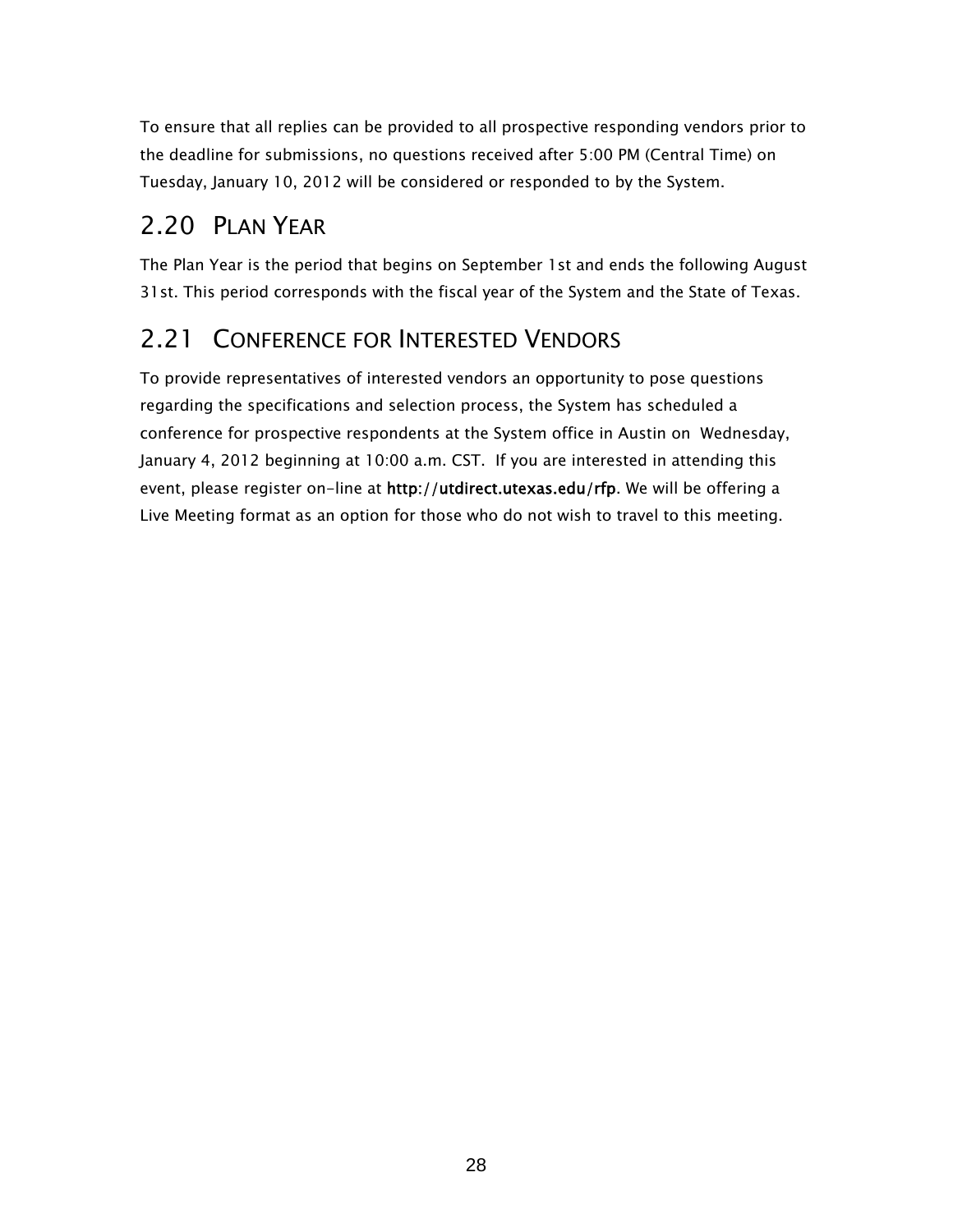# 3.0 THE CONTRACT AND OTHER LEGAL REQUIREMENTS

The Contract, if awarded, shall be in the format specified by the System. The System reserves the right to negotiate provisions in addition to those stipulated in the RFP. The Contract will incorporate the RFP, the responding vendor's submission thereto, and any other information the responding vendor may be required by System to provide. Until a Contract has been executed and signed, the RFP and the selected vendor's submission will be binding. A Sample Contract is included in the RFP as Appendix A. Vendors unable to agree to the Sample Contract should not make a submission in response to this RFP.

### 3.1 TERMS OF THE CONTRACT

No Contract will be executed until the System has accepted the responding vendor's submission and the System has notified the responding vendor of its approval. The Contract will be for a three-year term beginning, to be renewed at the System's option for three additional one year period(s) unless terminated as provided herein or in the Contract. If the current vendor makes a submission and is not selected by the Chancellor, as delegated by the Board of Regents, the current vendor shall continue to perform in good faith all obligations under its existing contract with the System until the date of termination.

The Contract shall comprise the complete and exclusive statement of each agreement between the System and the contracting vendor and supersede all prior or contemporaneous agreements, negotiations, course of prior dealings, and oral representations relating to the subject matter hereof.

The System has specific contracting requirements that cannot be waived or altered. All vendors should carefully review the Sample Contract in Appendix A. Vendors should include in their written submission all alternate requirements, terms or conditions they wish to have considered. However, vendors should not assume that an opportunity exists to add such matters through the contract negotiation as part of the RFP process. Unacceptable terms and conditions added by a vendor may cause the System to reject a submission, despite other factors of the evaluation. In addition, vendors should not strike-through or otherwise alter anything in the Sample Contract. Submission of an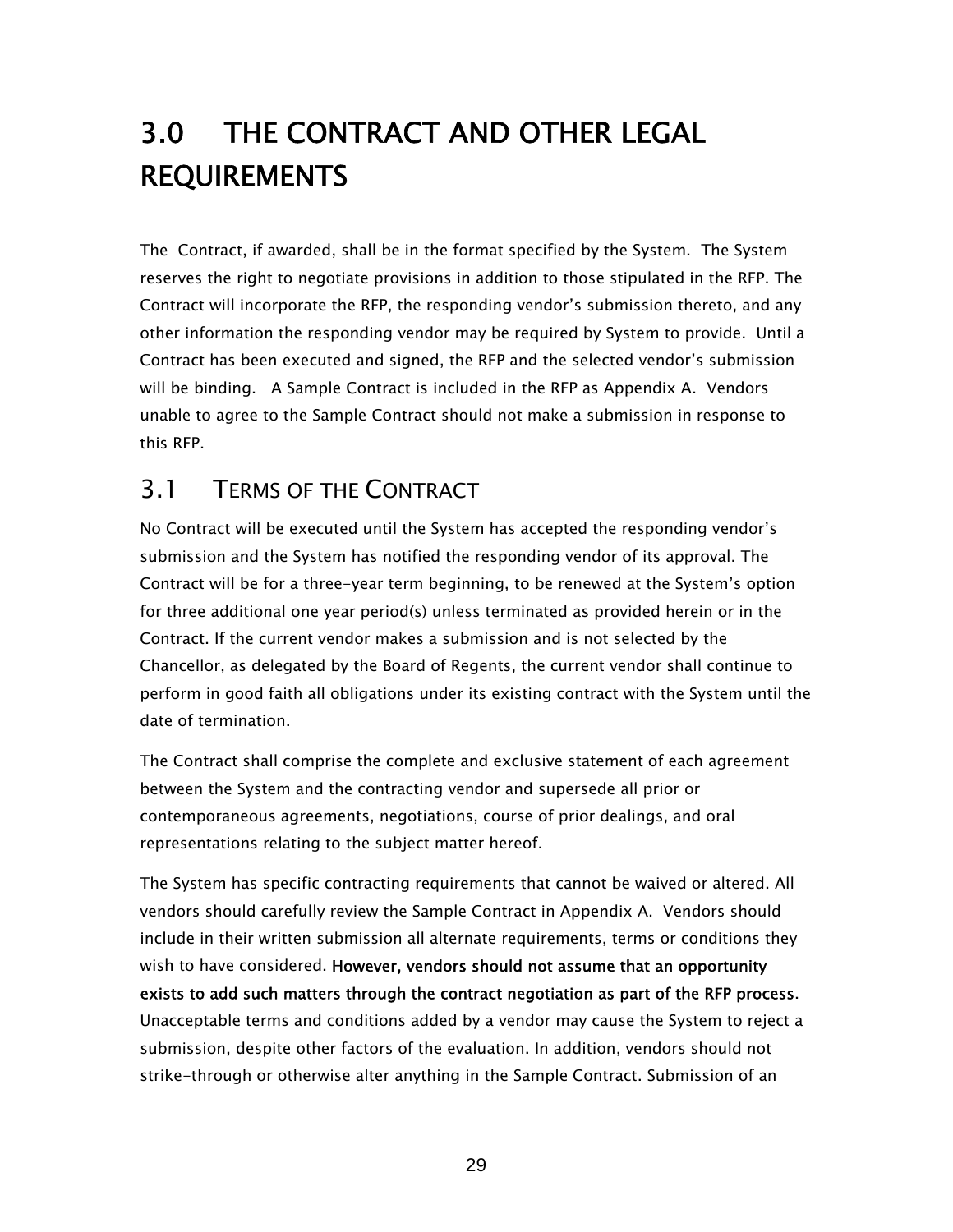altered Sample Contract as part of a response may cause the System to reject a submission, despite other factors of the evaluation.

In the event that a contracting vendor fails or refuses to perform any of its duties or obligations as provided by the Contract, the System, without limiting any other rights or remedies it may have by law, equity or under contract, will have the right to terminate the Contract immediately. Notwithstanding such termination, certain obligations of the vendor shall survive the termination of the Contract.

The contracting vendor must agree that it shall not publicize the Contract or disclose, confirm or deny any details thereof to third parties without the prior express written approval of the System.

This Contract is for the services of the specific vendor and the vendor's interest in such agreement. Duties there under and/or fees due there under may not be assigned or delegated to a third party. The benefits and burdens of the agreements are, however, assignable by the System.

### 3.2 FAILURE TO COMPLY

Failure to comply with the procedures required by the RFP or any other applicable guidelines shall be cause for immediate suspension or cancellation of the Contract. A suspended or canceled vendor that provides coverage or services will not be permitted to accept new enrollees, but must continue to provide coverage for those employees whose effective date was prior to the date of suspension or cancellation. Any suspension will remain in effect until the System is satisfied that circumstances resulting in suspension have been corrected.

#### 3.3 VENDOR ID NUMBERS

A contracting vendor must obtain a Vendor Identification Number issued by the Comptroller of Public Accounts of the State of Texas. The vendor will be required to complete and submit a Payment Identification Form in order to receive payment.

### 3.4 AUTHORIZED SIGNATURES

The Chief Executive Officer, General Counsel, or an authorized officer of the contracting vendor must have signed the organization's submission Signature Page, as applicable to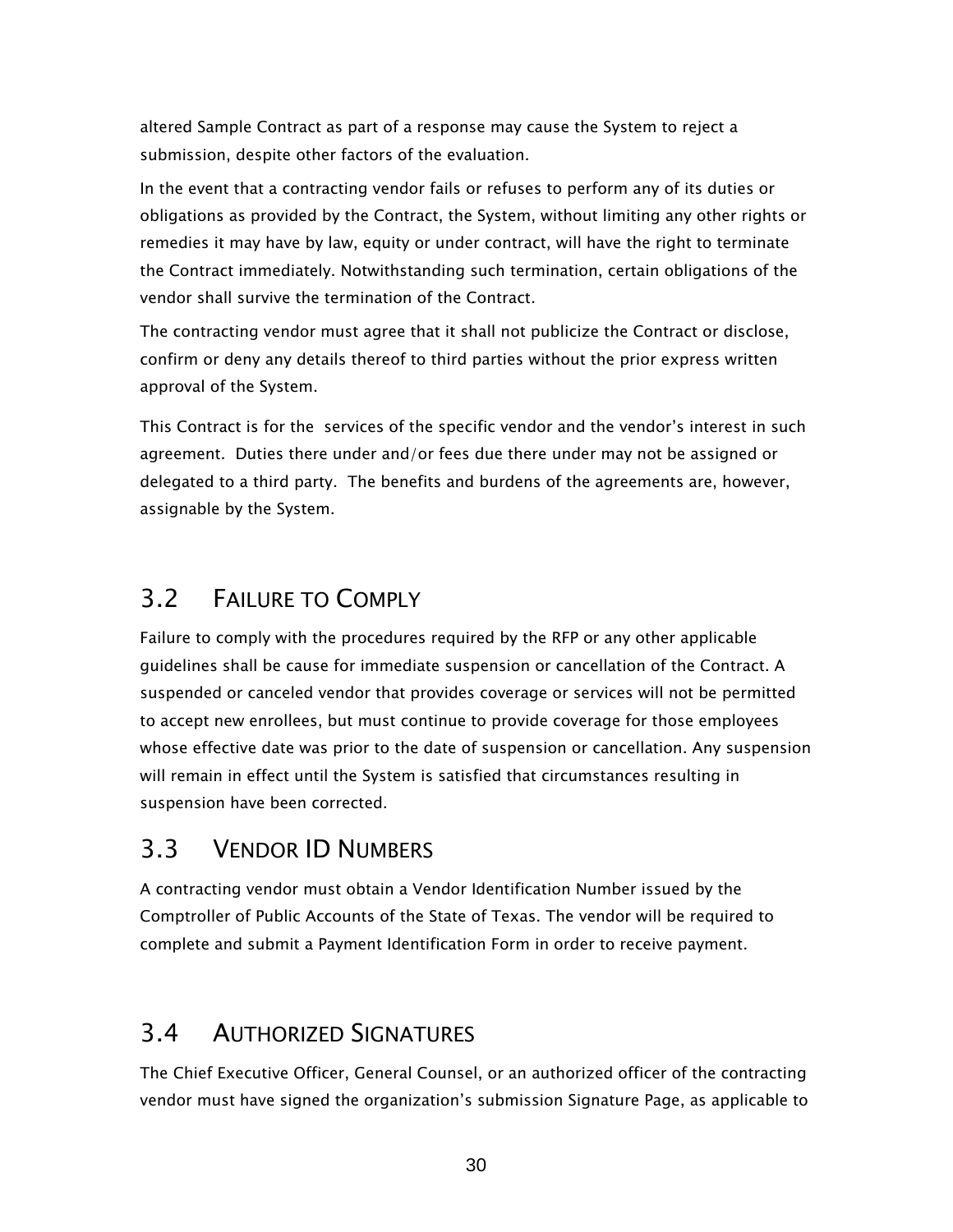the Prescription Benefits Manager services and coverage that is a part of this RFP, and include a copy of the document granting that individual the authority to do so.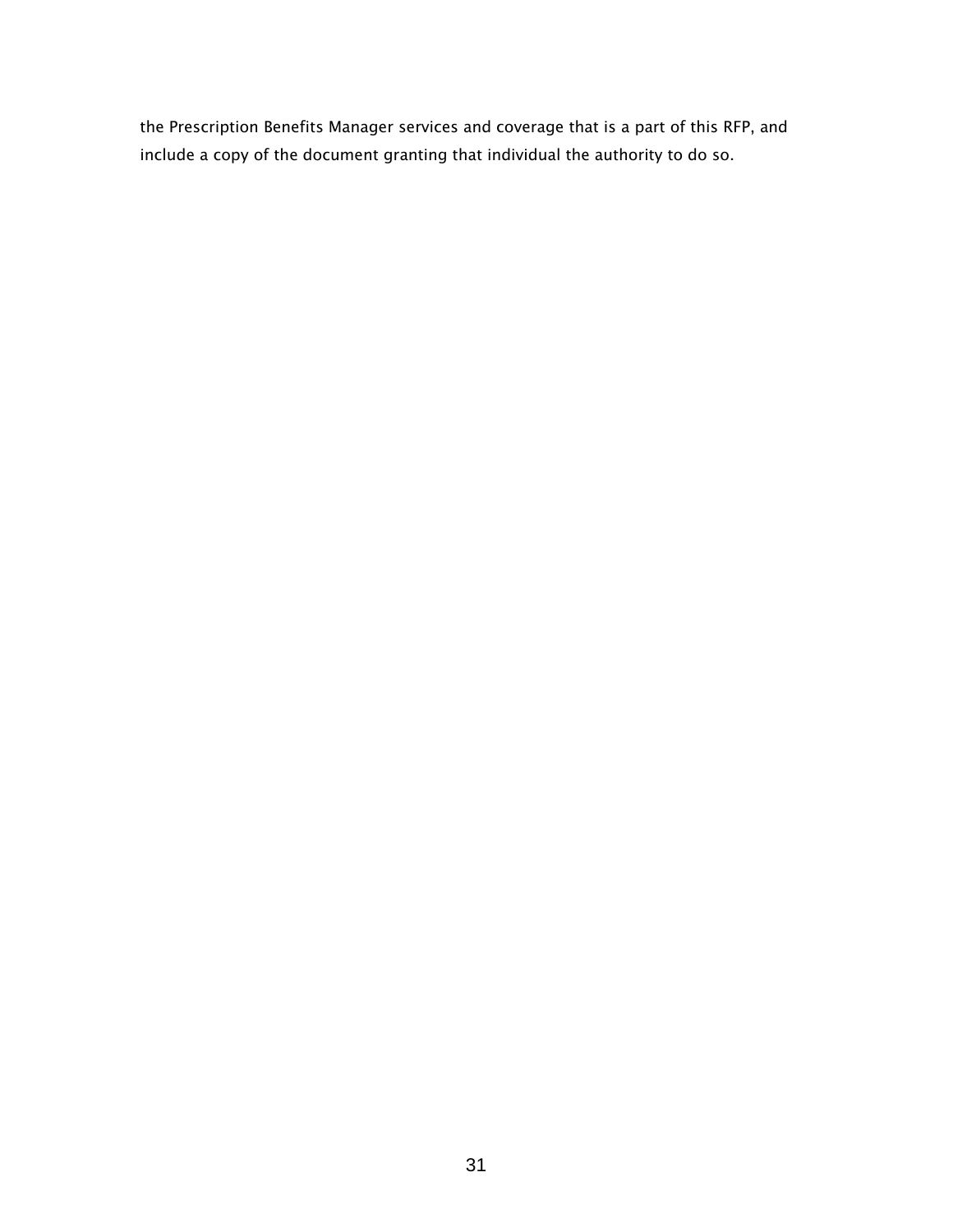# 4.0 FINANCIAL STRUCTURE

### 4.1 PAYMENT METHODOLOGY

Vendor will submit itemized payment invoices on a monthly basis that shall include only completed work. The System will make payment 30 days from the day it receives a satisfactory and itemized invoice. Final payment shall be made when the Final Report is accepted.

## 5.0 TIME TABLE

Responding vendors will be required to meet the time frames listed below.

| Contract finalized and signed                                                                  | 02/29/2012    |
|------------------------------------------------------------------------------------------------|---------------|
| First planning meeting between the System and vendor, establish<br>exchange format for files   | By 02/17/2012 |
| All claims files (de-identified-no PHI) provided to vendor for<br>sample selection             | 03/15/2012    |
| Sample files transmitted from vendor to the OEB for PHI field<br>population                    | 03/22/2012    |
| Sample files with complete claims information including PHI<br>returned from the OEB to vendor | 03/27/2012    |
| Conclusion of audit field work at plan administrator's location                                | By 05/25/2012 |
| Information presentation of Findings                                                           | By 06/1/2012  |
| Presentation of Final Report plus Management Letter(s)                                         | By 06/15/2012 |
|                                                                                                |               |
|                                                                                                |               |
|                                                                                                |               |
|                                                                                                |               |
|                                                                                                |               |
|                                                                                                |               |
|                                                                                                |               |
|                                                                                                |               |
|                                                                                                |               |
|                                                                                                |               |
|                                                                                                |               |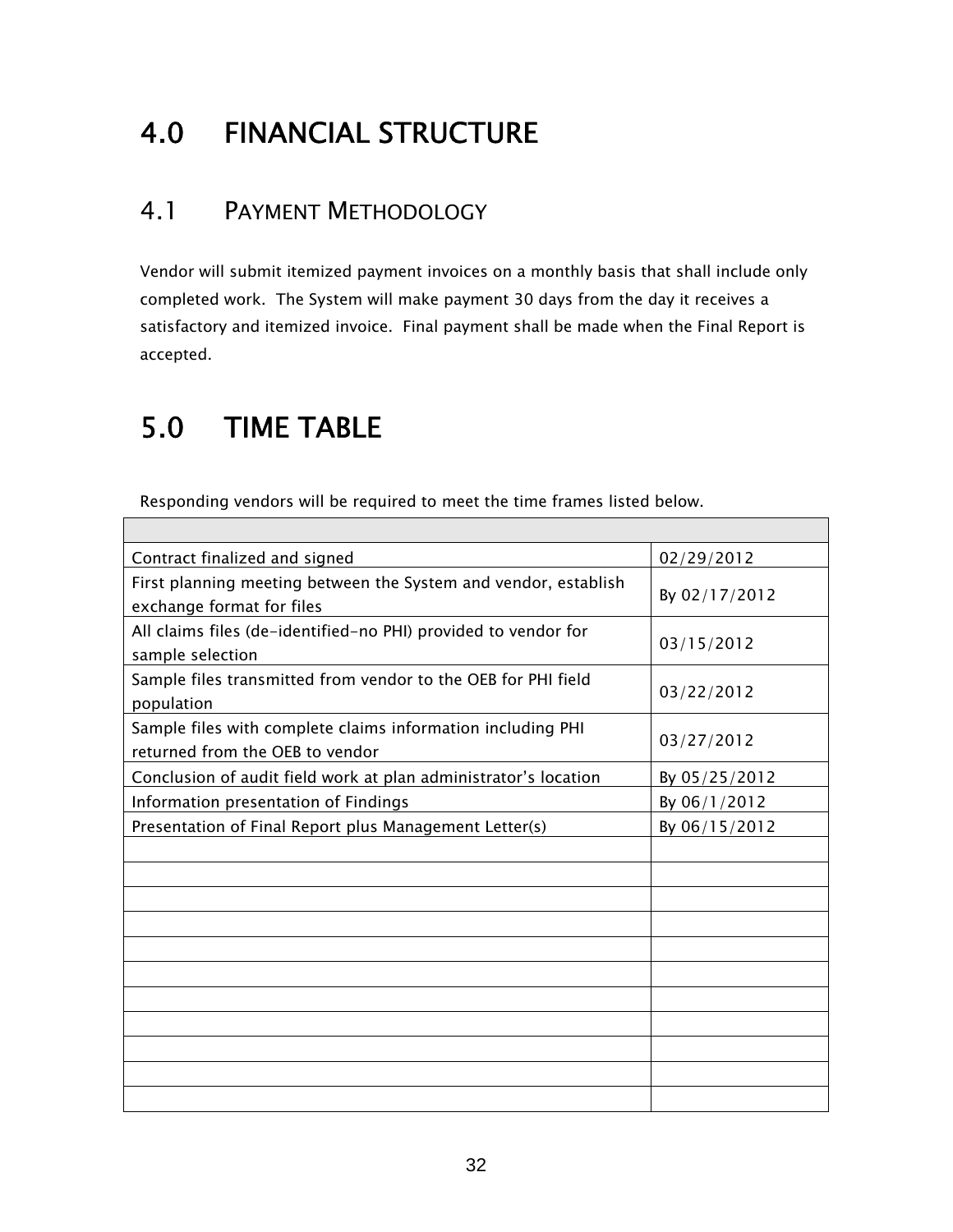# 6.0 INTERROGATORIES

By signing the Signature Page of the submission, the responding vendor asserts that all answers to the following interrogatories are true and correct.

Answers should be provided in sufficient detail to explain the vendor's position as to each particular issue. All key words or phrases used in the responses should be carefully defined. All responses provided shall be binding on the vendor.

#### DEVIATIONS FROM THE RFP

1. Identify the location of any provision in your submission that does not conform to the standards described in this RFP. For each of these deviations, provide a detailed explanation as to how the provision differs from the RFP and why. Ideally, it is UTS preference prospective vendors affirm and agree to each section of the RFP.

#### GENERAL INFORMATION

Provide the following information regarding the responding vendor:

- 1. The firm's full, legal name, and the address and telephone number of the responding organization.
- 2. Name, title, mailing address, telephone number, FAX number, and e-mail address of contact person for this RFP.
- 3. Name, title, mailing address, telephone number, FAX number, and e-mail address of the person authorized to execute any contract(s) that may be awarded.
- 4. Name, title, mailing address, telephone number, FAX number, and e-mail address of the person who will serve as responding vendor's legal counsel.
- 5. A description of the firm's parent company, subsidiaries and/or affiliates and whether publicly- or privately-owned.
- 6. Type of incorporation (for-profit or non-profit); publicly- or privately-owned; State of incorporation and date of State of Texas Certificate of Authority.
- 7. If the firm is required to maintain any license(s), describe and confirm that the firm has a valid license(s).
- 8. Describe any litigation, regulatory proceedings and/or investigations completed, pending or threatened against the firm and/or any of its related affiliates,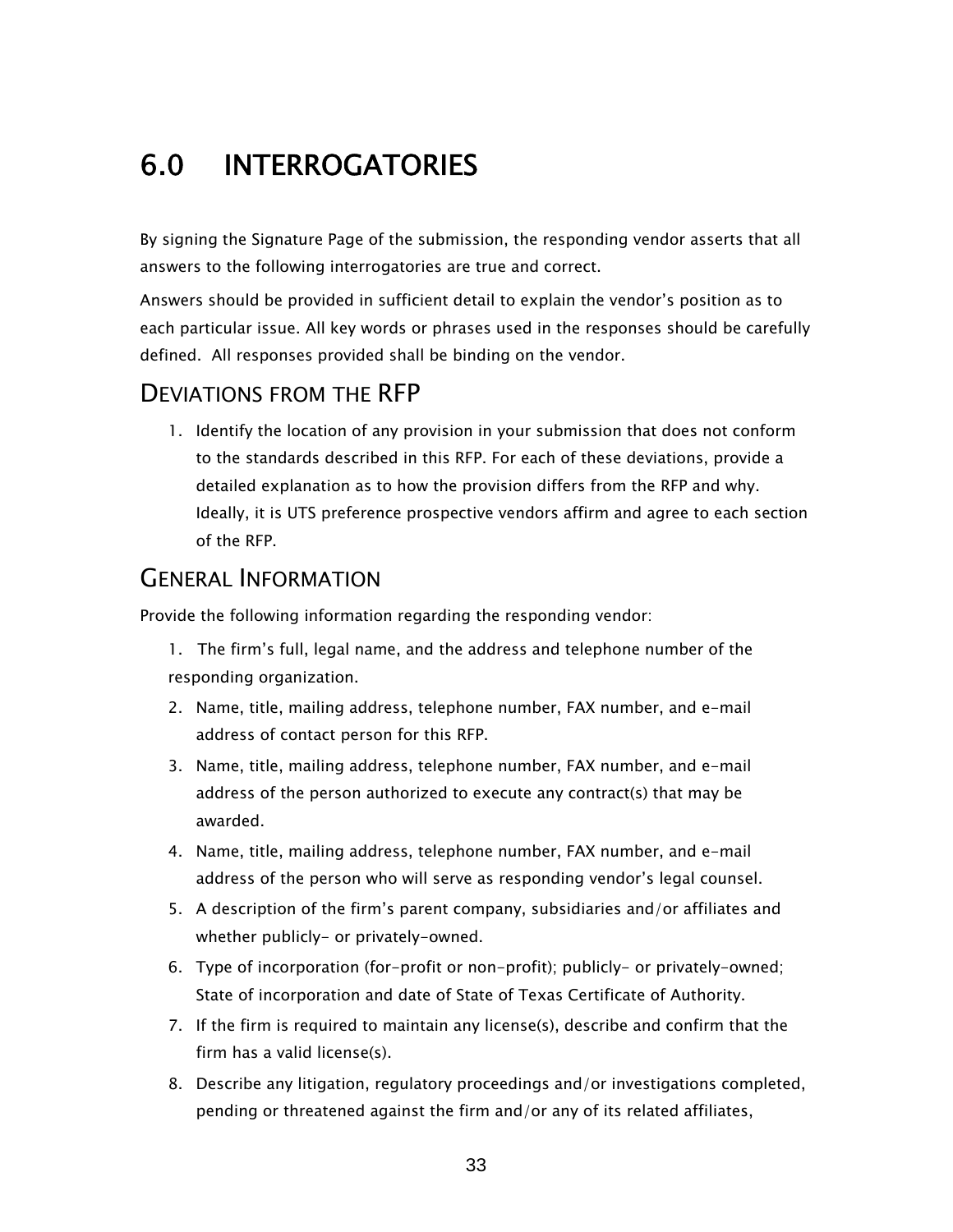officers, directors and any person or subcontractor regarding the performance of any audit or related services . Identify the full style of each suit, proceeding or investigation, including county and state, regulatory body and/or federal district, and provide a brief summary of the matters in dispute, current status and resolution, if any.

- 9. Is the firm presently actively considering or subject to any mergers with and/or acquisitions of or by other organizations? If so, provide specifics. Affirm that the firm agrees to notify the System's Office of Employee Benefits Director immediately upon reaching any form of binding agreement in connection with any merger, acquisition or reorganization of the firm's management.
- 10. Please provide the names and qualifications of individuals your firm will assign to perform the audit services requested.

#### **REFERENCES**

1. Provide the names of three (3) major employers or carriers for which the firm currently provides audit services. Include in this listing at least one large group of over 10,000, at least one government entity, and at least one group located in Texas. For each employer, provide the names and telephone numbers of employer representatives familiar with the audit services provided. Note: By responding to this request, the responding firm authorizes the System to contact the employers to discuss the services you have provided for these employers, authorizes the employers to provide such information to the System, and agrees to release the System and the employers from any liability arising from their actions.

#### HUB PARTICIPATION PROGRAM

- 1. Indicate whether the Texas General Services Commission certifies the responding vendor as a Historically Underutilized Business (HUB) and provide any information about past participation in a HUB program. See Appendix E.
- 2. Does the firm propose to utilize subcontractors in the performance of audit services? If so, provide specifics.
- 3. Provide an organizational chart for the firm and any subcontractors (if applicable) and resume(s) identifying the personnel who shall be responsible for the administration and management of the audit. Describe the staff (including numbers of full-time equivalent employees) that the firm and any subcontractor shall utilize to perform, deliver and provide the audit services.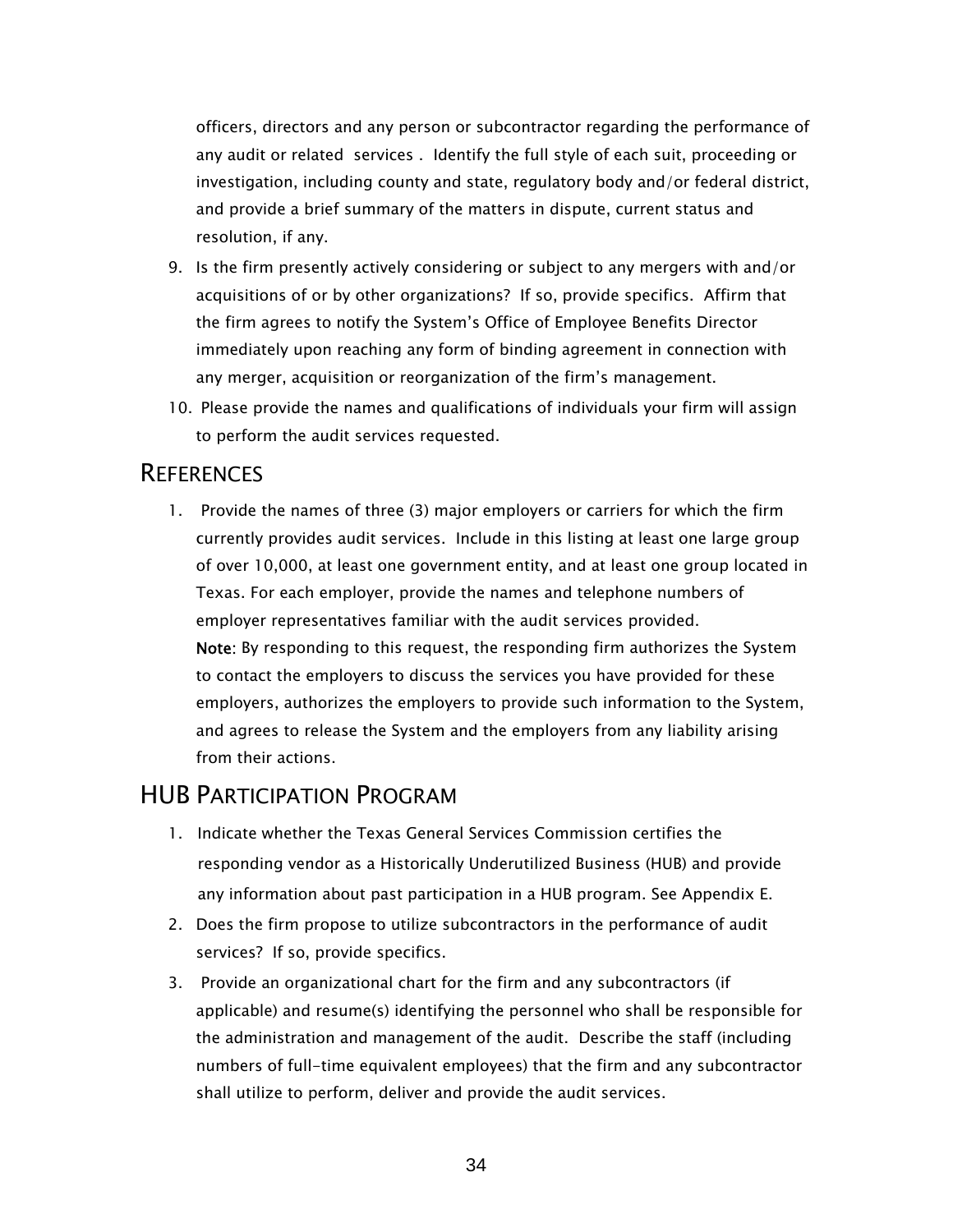### THE CONTRACT

- 1. Confirm that the firm has reviewed and agrees to the terms of the Sample Contract. See Appendix A.
- 2. Confirm that the firm has taken all steps required by the firm's internal policies, including, if required, review by outside counsel, of the Sample Contracts, and confirm that no further attempts to renegotiate these terms will be made by the firm or outside counsel prior to the firm's execution of the contract.
- 3. Indicate the method by which the Vendor will confirm that the person executing the contract on behalf of the Vendor has the authority to do so.

### DATA PROCESSING

1. Confirm that the firm agrees to all claims sample selection procedures (including FTP transmission and PGP encryption) and processes as described in the RFP. If the firm is unable or unwilling to adhere to the procedures, please explain why, in detail.

## HIPAA AND INFORMATION SECURITY PROGRAMS

- 1. Provide a detailed description of your firm's HIPAA Privacy and Security Compliance Programs, Please include information on workforce training and monitoring and include the names and qualifications of your Privacy Officer.
- 2. Provide a detailed description of your firm's information technology security program. Include the name and qualifications of your chief information security officer and the processes in place for staff training and monitoring as well as your security incident response policies.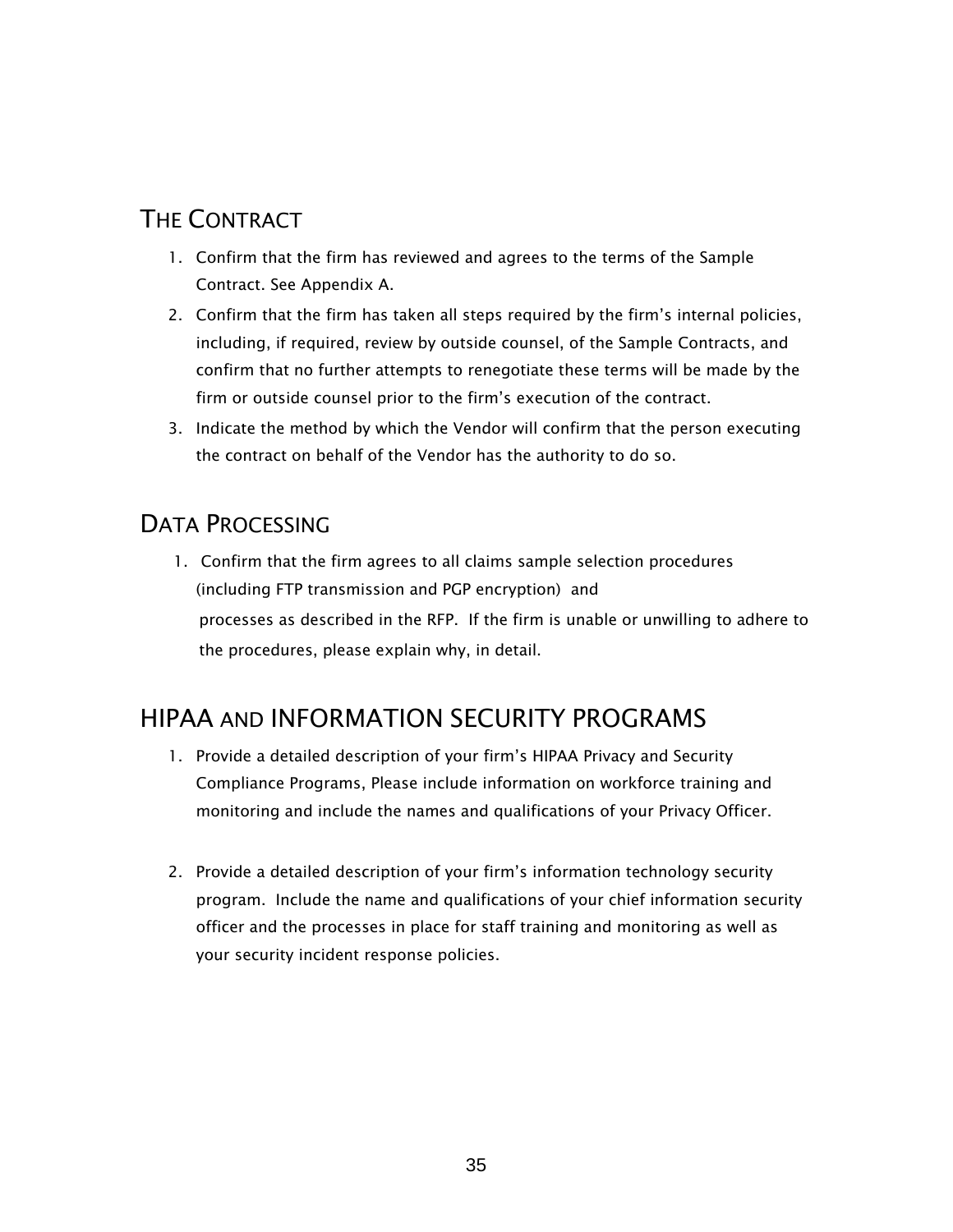# 7.0 SUBMISSION RESPONSE FORMAT

The submission of fees associated with audit services should be separated into the following three categories:

- Fees for services required for an audit of the UT SELECT Self-Funded PPO plan/Indemnity health plan administrator
- Fees for services required for an audit of the UT SELECT Self-Funded Prescription Drug plan administrator
- Fees for services required for a audit of the UT DENTAL SELECT Self-Funded Dental plan administrator

NOTE: The fees reflected with this submission should cover all services proposed.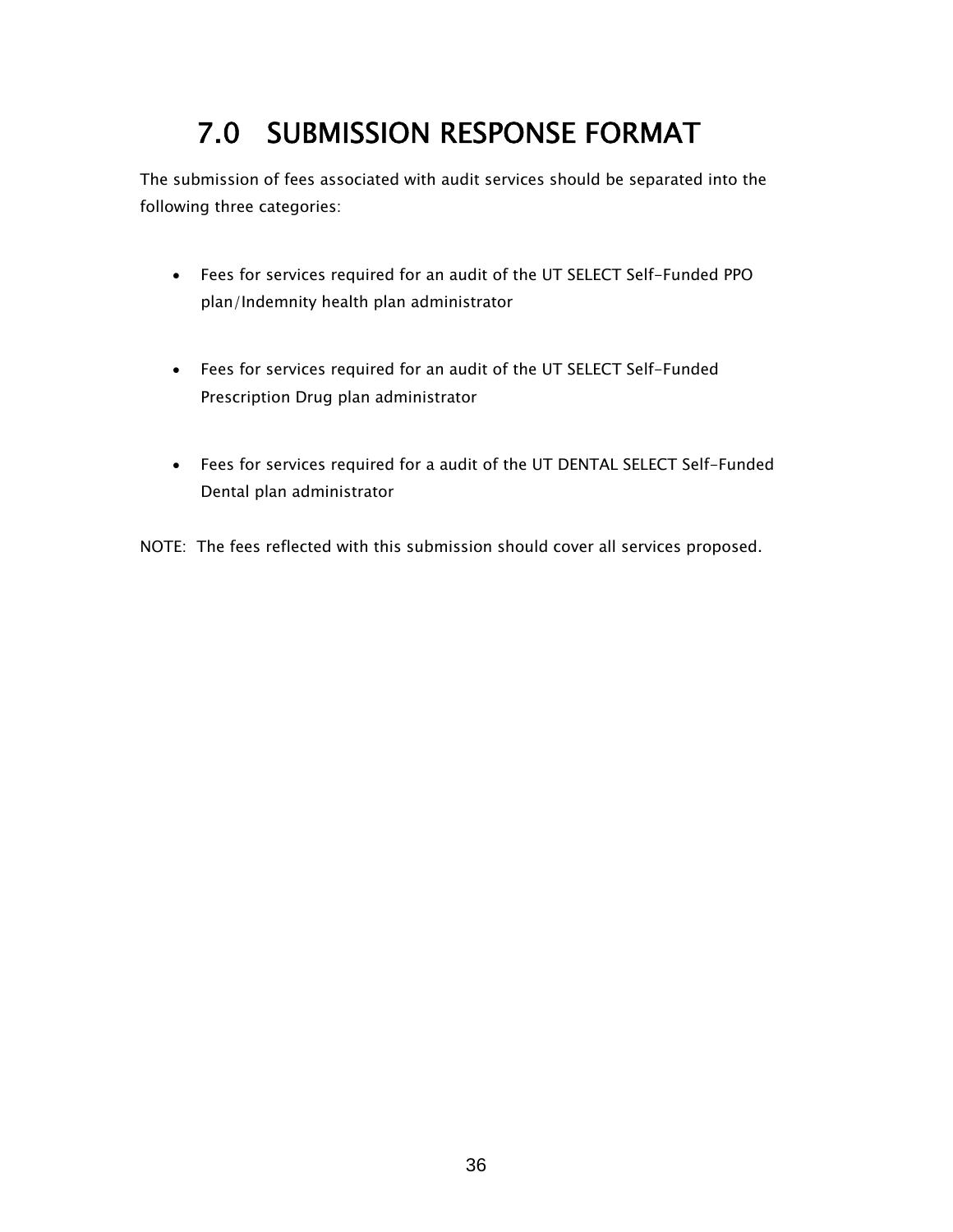# 8.0 SIGNATURE PAGE

In accordance with this attached submission,

Name of Organization

here by agrees, if selected by The University of Texas System, to enter into negotiations for a contract to provide audit services. I have read the RFP from which this page is taken and verify that the above-named responding vendor can meet the requirements outlined.

Printed Name of Person Signing:

| Name of Primary Contact Person for this submission:                                                                   |  |  |  |  |  |
|-----------------------------------------------------------------------------------------------------------------------|--|--|--|--|--|
| <u> 1989 - Johann Harry Harry Harry Harry Harry Harry Harry Harry Harry Harry Harry Harry Harry Harry Harry Harry</u> |  |  |  |  |  |
|                                                                                                                       |  |  |  |  |  |
|                                                                                                                       |  |  |  |  |  |
|                                                                                                                       |  |  |  |  |  |
| By signing this signature page, I certify that I understand that the above-named                                      |  |  |  |  |  |
| organization is responsible for reviewing all addenda listed by the System on the RFP                                 |  |  |  |  |  |
| website as of the date this submission. I further understand that all such addenda are                                |  |  |  |  |  |
| incorporated into the RFP. I further certify that I reviewed a total of four addenda from                             |  |  |  |  |  |
| the RFP website in preparing this submission.                                                                         |  |  |  |  |  |

I also hereby certify that I have the authority to bind the above named organization concerning this submission.

Signature Date Date

 $\overline{a}$